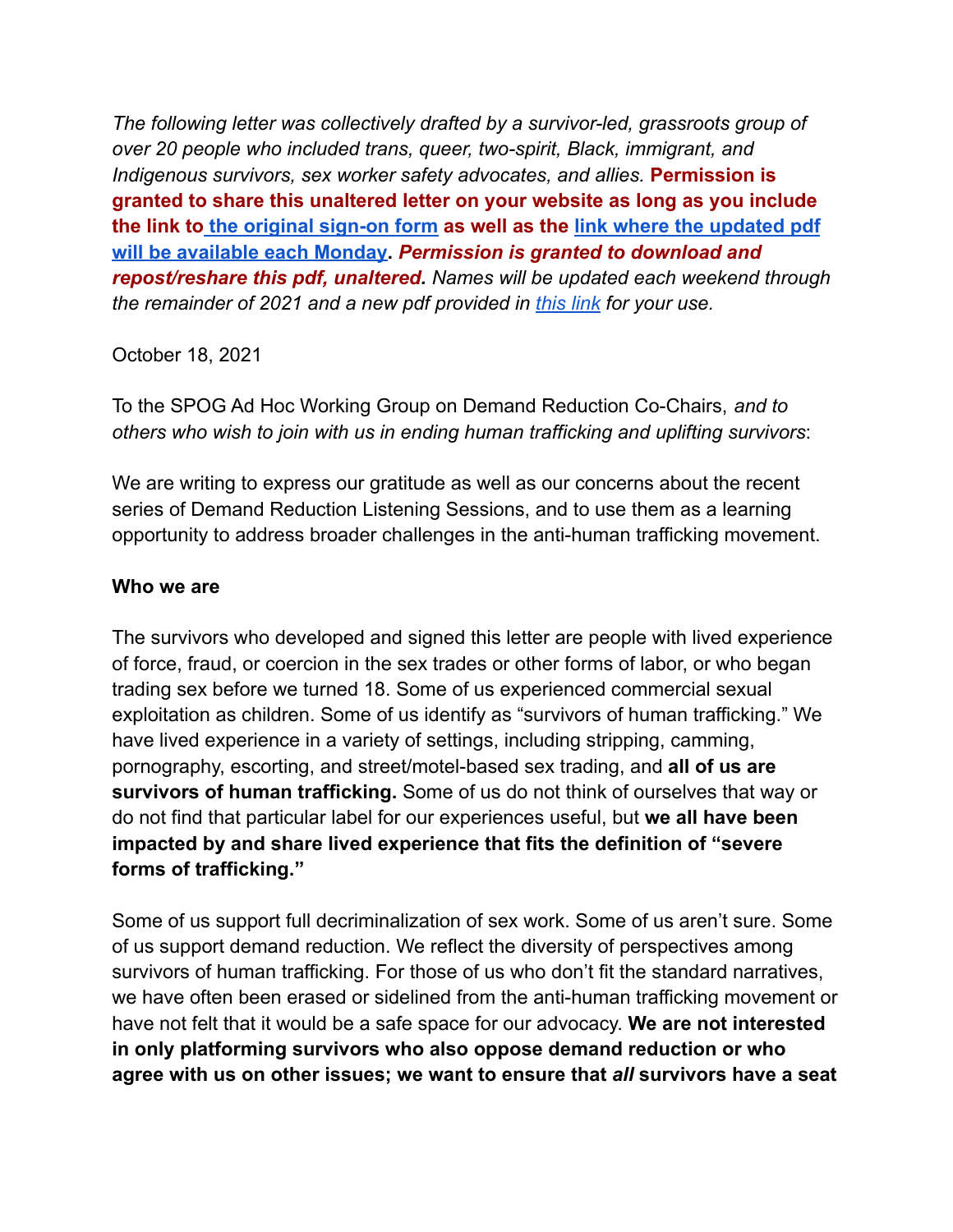# **at the table, and that no survivor is harassed or bullied for not parroting the standard narratives.**

Signers of this letter include people who have engaged in commercial sexual activity by trafficking, and who (at other times) may have also engaged in commercial sexual activity by choice or through *circumstance*, but who recognize that different people have different lived experiences and are committed to the empowerment and visibility of *all* survivors. **As a movement, we don't get to say we are survivor-centered, survivor-informed, and survivor-led while cherry picking survivors who agree with us to be the face of our work.** We want to create a movement that holds space for survivors with all backgrounds. We want an inclusive human trafficking movement that truly considers and listens to all survivor voices, *not just the ones who agree with us already*.

This isn't about whether or not we like sex work. **Whether or not we like sex work is irrelevant to our desire to foster safety for people engaging in commercial sexual activity across the [spectrum](https://journals.sagepub.com/doi/full/10.1177/13558196211034898) of agency (choice, circumstance, or trafficking)**.

We note that historically there has been one dominant narrative in the anti-trafficking field. This narrative exists because certain voices and experiences have been prioritized and elevated, to the exclusion of all others. Failing to interrogate this bias and partiality has maintained this power imbalance through strict hierarchy and gatekeeping. In excluding these other voices, **the field has created a self-perpetuating cycle where the simple existence of differing experiences and opinions is not tolerated, and is often seen as a threat**.

During the summer of 2021, the SPOG Ad Hoc Committee organized a federal listening session for the federal employees to hear advocate and survivor support for demand reduction best practices. Because of the history of exclusion of certain voices and the framing of the listening session as "best practices for demand reduction," several advocates and survivors felt uncomfortable attending, worried that their attendance might misrepresent them as supporting demand reduction or lead to them being attacked in a biased space. The September listening session was supposed to serve as a counterpoint to the June listening session, so that there would be a safer space for survivors, advocates, and professionals who oppose demand reduction to share their perspectives and research.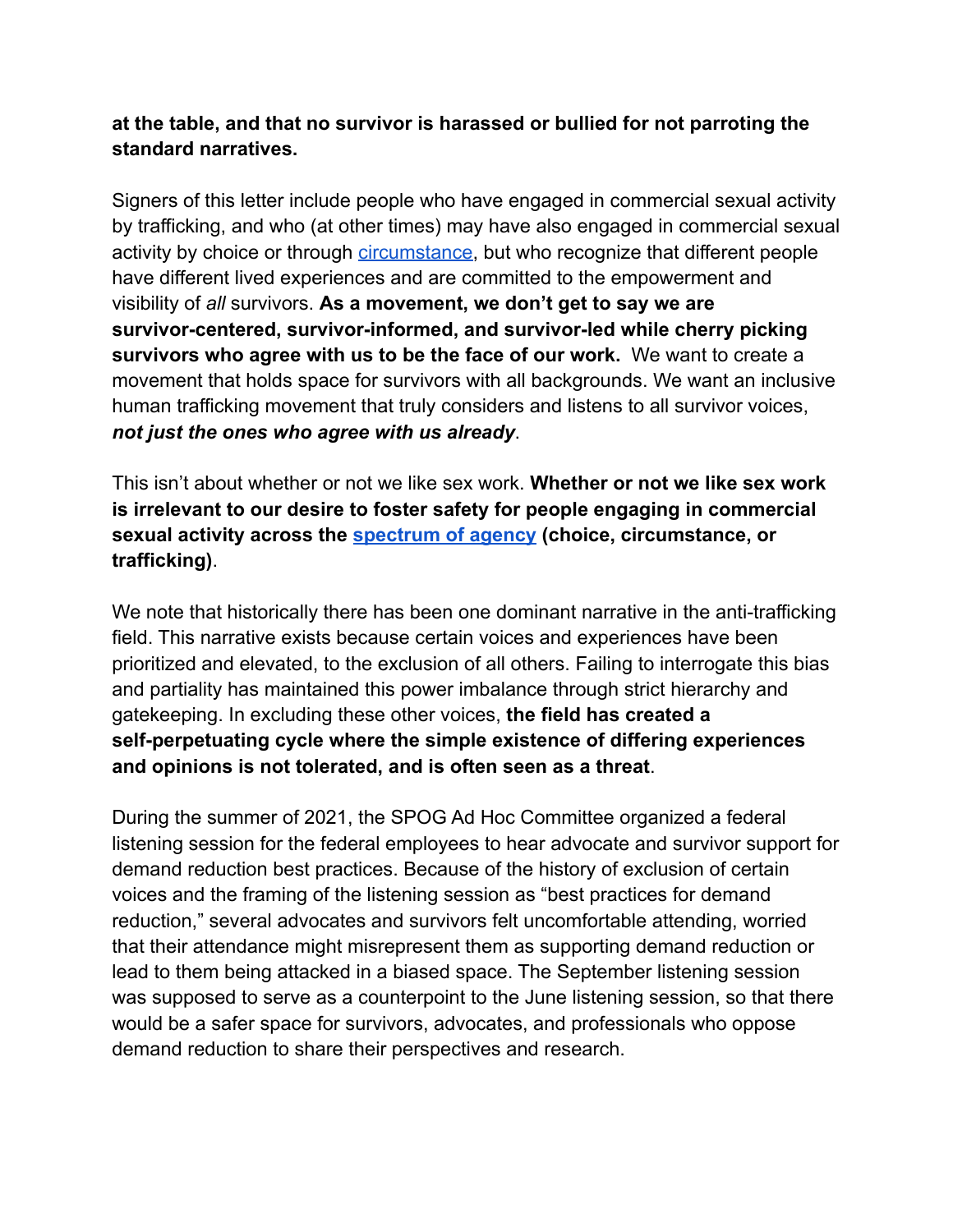We were and are grateful to the SPOG Ad Hoc Committee for giving space to those survivors who oppose demand reduction at the September listening session. These individuals have historically been excluded and shut out of the movement, and made to feel as if their voices will only be heard and acknowledged if they conform to someone else's narrative. This history is why it was so important and meaningful for you to hold the September session. It was an important step and signal that you also value the voices of *all* survivors and have the ability to hold complexity. **Thank you so much for taking the brave and principled step to not silence survivors who do not agree with demand reduction.** We need all voices at the table to create meaningful solutions.

The September 23rd listening session (which several of us attended) was designed to create a container for federal leadership to hear new perspectives about the ways that racial and cultural inequities are implicated in demand reduction strategies. This requires an acknowledgment of how criminalization, which typically characterizes demand reduction strategies, disproportionately burdens BIPOC communities and the Black community specifically, with the greatest impacts on Black transgender women.

During the listening session, **the issue of racial inequities was consistently weaponized by non-Black opponents in the comments to justify support for criminalization, and the assertion that BIPOC communities, and the Black community specifically, would be disproportionately harmed by continued and/or expanded criminalization was consistently ignored and disregarded**.

**This disregard for the anti-Blackness inherent to criminalization of the sex trades was also evident in the language used in the comments of the session and repeated in the sign-on letter affiliated with World Without Exploitation**. Specifically, the word "pimp" is anti-Black. The association is with a Black man (a quick Google image search reveals photographs of Black men and their likeness in caricatured costumes) and derives directly from the racist hyper-sexualization of Black people and specifically the racist notion that Black men have bestial sexual practices and an impulsive, lascivious, uncontrollable sexual appetite (that directly threatens white people). That idea has been used to justify brutality and exclusion against Black people since at least the Reconstruction period. Not only is the term deeply offensive but also shows strong anti-Black bias and a significant lack of cultural/racial competence, and the erasure of Blackness alongside the cultural appropriation of Black epistemologies perpetuates historical trauma.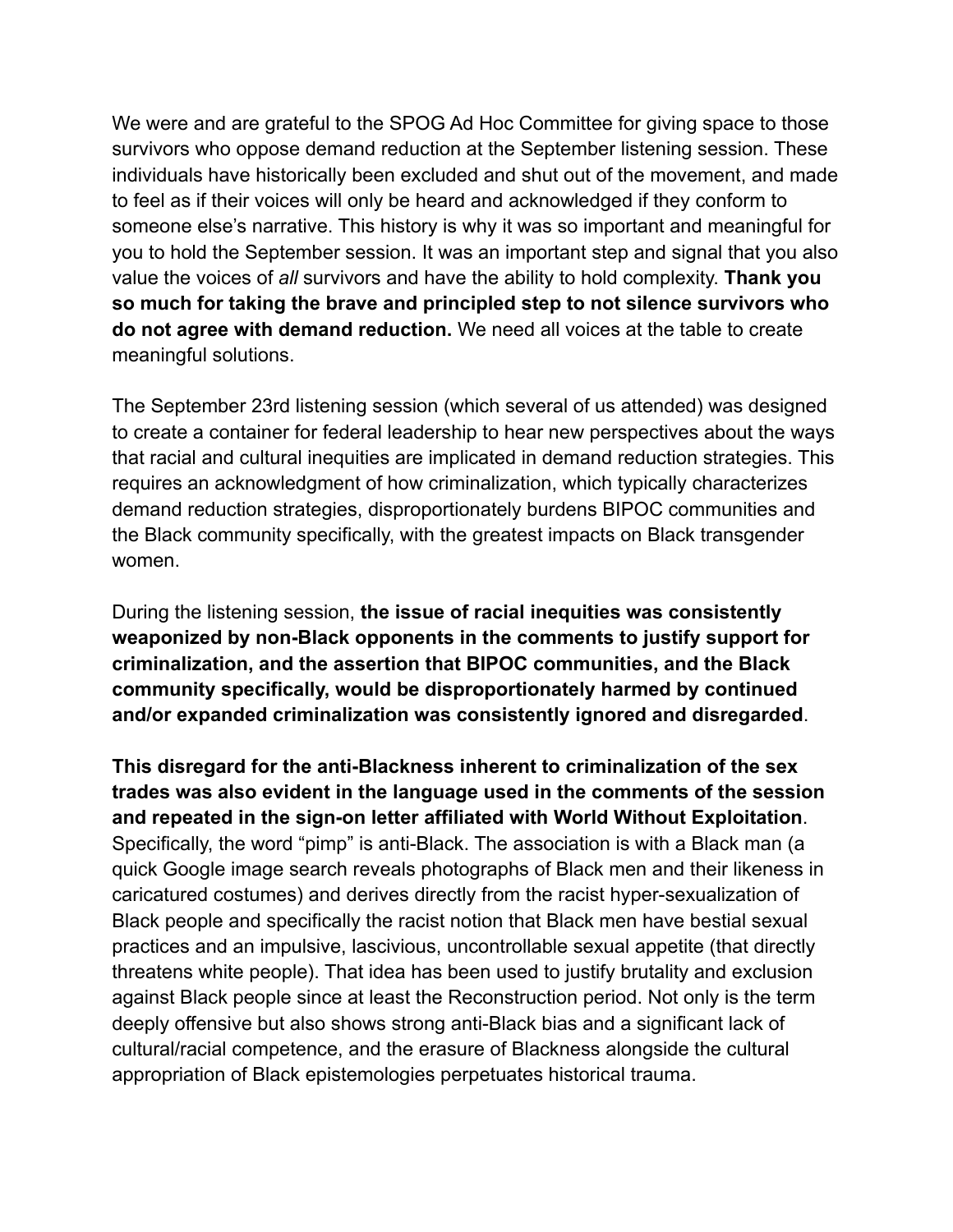During the September listening session **a number of survivor leaders and anti-pornography, anti-prostitution activists affiliated with World Without Exploitation (WWE) and Coalition Against Trafficking of Women (CATW) who support criminalization efforts attended the meeting and disrupted it during the open comment periods,** repeating a pattern of behavior that has happened in other anti-trafficking spaces where diverse perspectives were welcomed**.** While this second session was framed to the other presenters as offering alternatives to demand reduction, the co-chairs extended an invitation to a survivor who supported demand reduction to be the final presenter in the September listening session. This presenter took statements from previous presenters out of context, thus misrepresenting their words. This person's presentation, while it raised some important points, would have been better placed in the June listening session.

**Attendees attacked all other presenters by using gaslighting and ad hominem attacks in the open chat and during the open comments portion, erasing the existence and experiences of presenters of color and behaving in a manner that precluded open dialogue**. It is clear to many of us who have seen these patterns of behaviors repeatedly that this was a strategic attempt to disrupt the session and prevent the Federal attendees from engaging with diverse perspectives, and to silence and intimidate those willing to openly support safety for people who trade sex. In the past, attempts to share these perspectives have been met with abusive behavior from certain people in the movement.

We find using presentation time to personally attack presenters who do not publicly share lived experience to be detestable and counter to productive dialogue to end trafficking. We were particularly disturbed to discover that the in-session attack on Suamhirs Piraino-Guzman, a disabled sex trafficking survivor and immigrant, had been continued in the following days with survivors who had attended the listening session attacking his credibility in other meetings and correspondences, including the accusation that he is lying about his lived experience.

**This is unacceptable and violent, and yet it is reflective of a broader and common practice used to silence survivors who do not tell the "right" stories within the human trafficking movement.** Many of us have been called "the pimp lobby" (a derogatory and dismissive insult that relies on racist stereotypes as noted above), told we are not real survivors, told we do not understand our own experiences, or are accused of "protecting the rights of pimps and traffickers." This is false. *Traffickers should be held accountable and we are not suggesting otherwise.*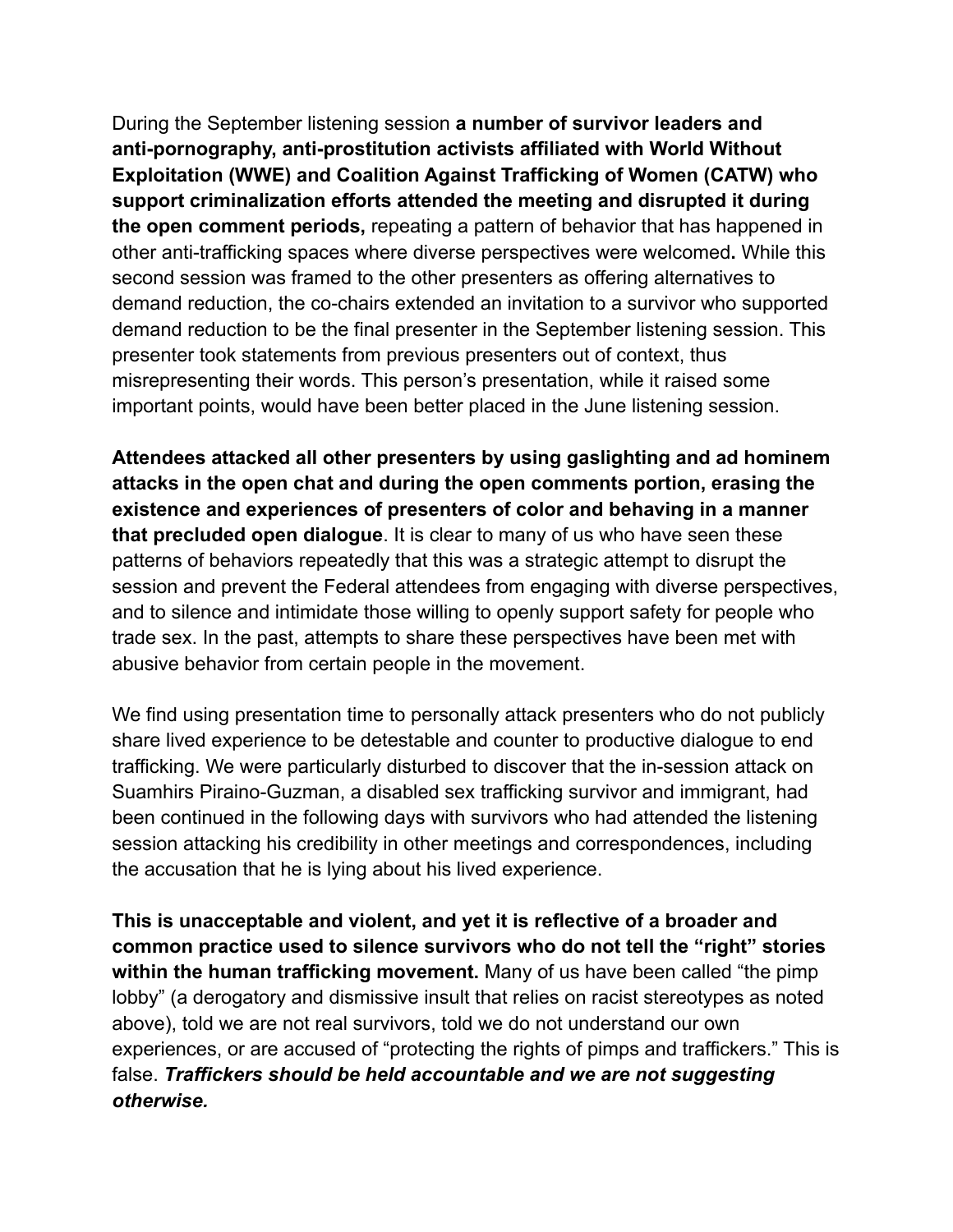The behavior of attacking people who disagree is unacceptable, unprofessional, violent, and causes additional trauma to survivors, and **it is the responsibility of the SPOG to establish ground rules that minimize the likelihood of trafficking survivors experiencing preventable harm in a forum the federal organizers were in charge of hosting**.

Numerous pro-criminalization individuals on the call have long histories of intimidation and harassment of people who identify as survivors of trafficking and people who identify as sex workers in both virtual and physical spaces, and were invited to this session in spite of their histories of abusive behavior. This session became a continuation of that harassment. **The harassment you observed is the reason that many survivors who support sex worker safety are afraid or unwilling to be present in anti-human trafficking spaces**.

### **OUR ASKS**

*We ask you to join us, in courage and with integrity, to create a movement in which all survivors know their voice will be heard in the movement that claims to support them.*

**Continue making space for a variety of expert voices in the anti-trafficking movement, including survivors with experiences that differ from or challenge the dominant narrative that has been perpetuated through gatekeeping and survivor sampling bias.**

- Develop strategies for constructive dialogue to **ensure that the spaces you facilitate do not replicate the same harm and violence they experience throughout the movement** through bullying and attacks.
- If you intend to offer additional listening sessions or draft a report offering guidance on demand reduction, offer a series of small group listening sessions first that are invite-only and limited to survivors who hold views that run counter to the dominant narrative, or who have experienced violence, bullying, and marginalization within the anti-trafficking movement itself. Those people *do not* feel safe in general anti-human trafficking spaces. *After the abuse survivors and presenters experienced at the prior listening session, doing this is essential before moving forward to increase demand reduction activities or hosting any additional open listening sessions.* Survivors who believe that "ending demand" through tactics of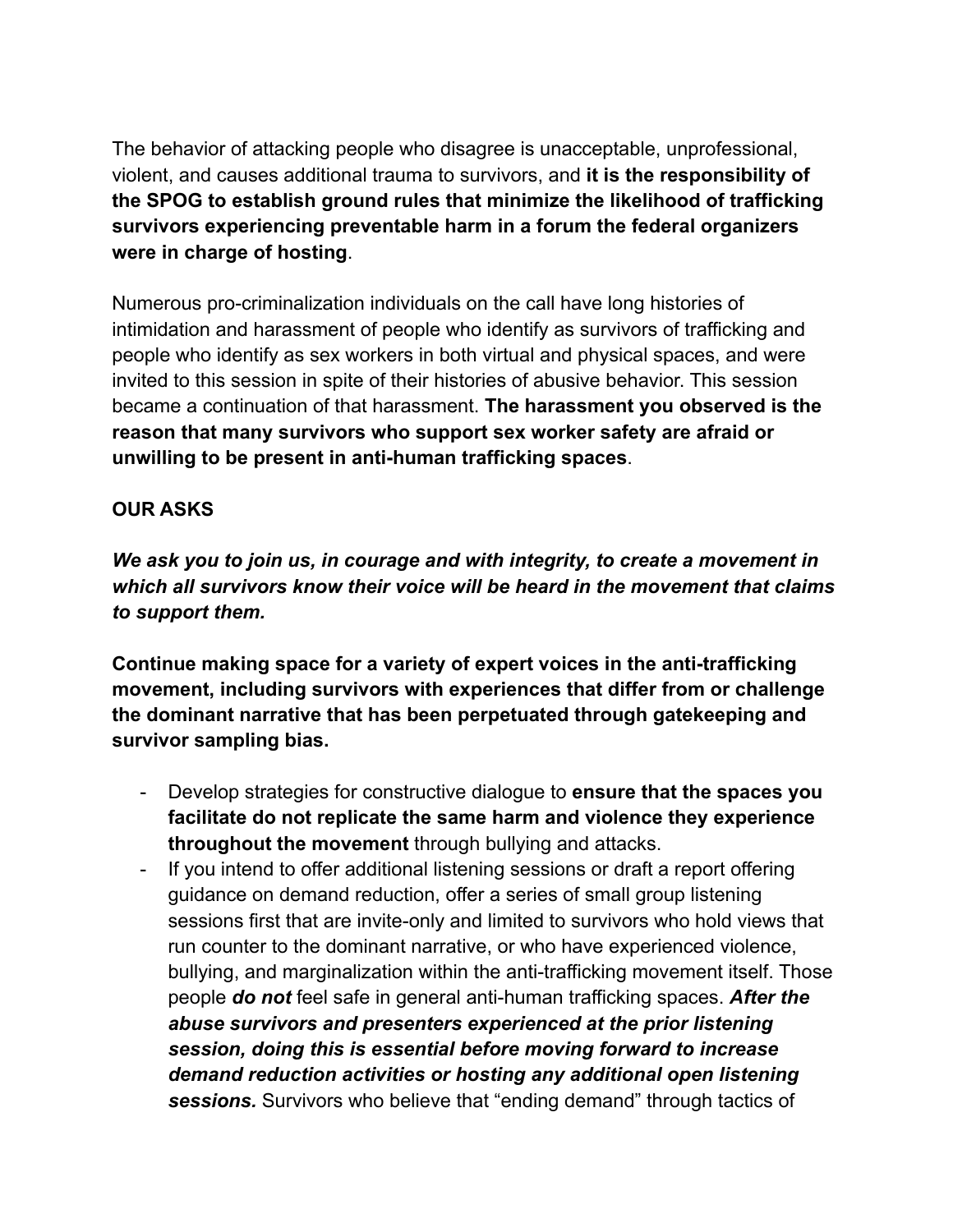shaming, increased policing, and criminalization of consensual adult sexual behavior have had access to these kinds of opportunities for years; it is the ethical obligation of the SPOG to afford similar opportunities, *and in a safe forum*, to other survivors as well if you are creating policy recommendations out of demand reduction listening sessions.

- When holding space for survivor feedback, implement trauma-informed, nonviolent communication practices that build cultures of care. Consider practices that emphasize decentralization, involve shared facilitation, and ask for **active listening that promotes informed discussions over debate**. Safer spaces are created when people acknowledge their privilege and positionality, when resources are shared, when content and strategies are healing and growth-centered, and when **we all have the shared responsibility of keeping the space as harm-free as possible through community accountability**.
- **Many sex worker rights organizations are led by individuals who have lived experiences that fit the federal definition of severe forms of trafficking and are thus their survivor voices are just as valid as those who identify as human trafficking survivors.** Work with sex-worker competent anti-trafficking advocates to build partnerships, referral programs, and harm reduction networks to prioritize prevention, response, and services for survivors of ALL forms of violence against people who trade sex. These dialogues have not been universally welcomed, but we believe that engaging in these dialogues will give us an opportunity to look in our collective mirror as a movement, seeing our policies, practices, and messages in a fuller context.

# **Hold organizations and survivor leaders accountable for their actions that cause harm, including gatekeeping, bullying, and disregard for research.**

- Vet organizations and individuals (with or without lived experience) you contract with to ensure [inclusion](https://www.survivoralliance.org/survivor-inclusion) of diverse experiences and ethical practices.
- Advocate for the repeal and removal of contractual stipulations which require an anti-prostitution stance to be held by survivor-advocates. Coercive stipulations replicate the patterns of traffickers by telling survivors what to do or say in exchange for something of value.
- Hold organizations accountable for the ways they weaponize survivors against each other, thus promoting gatekeeping behaviors within the survivor community.
- Do not partner with organizations or individuals who exploit survivor stories to cause harm to or dismiss other survivors. Lived experiences are varied, and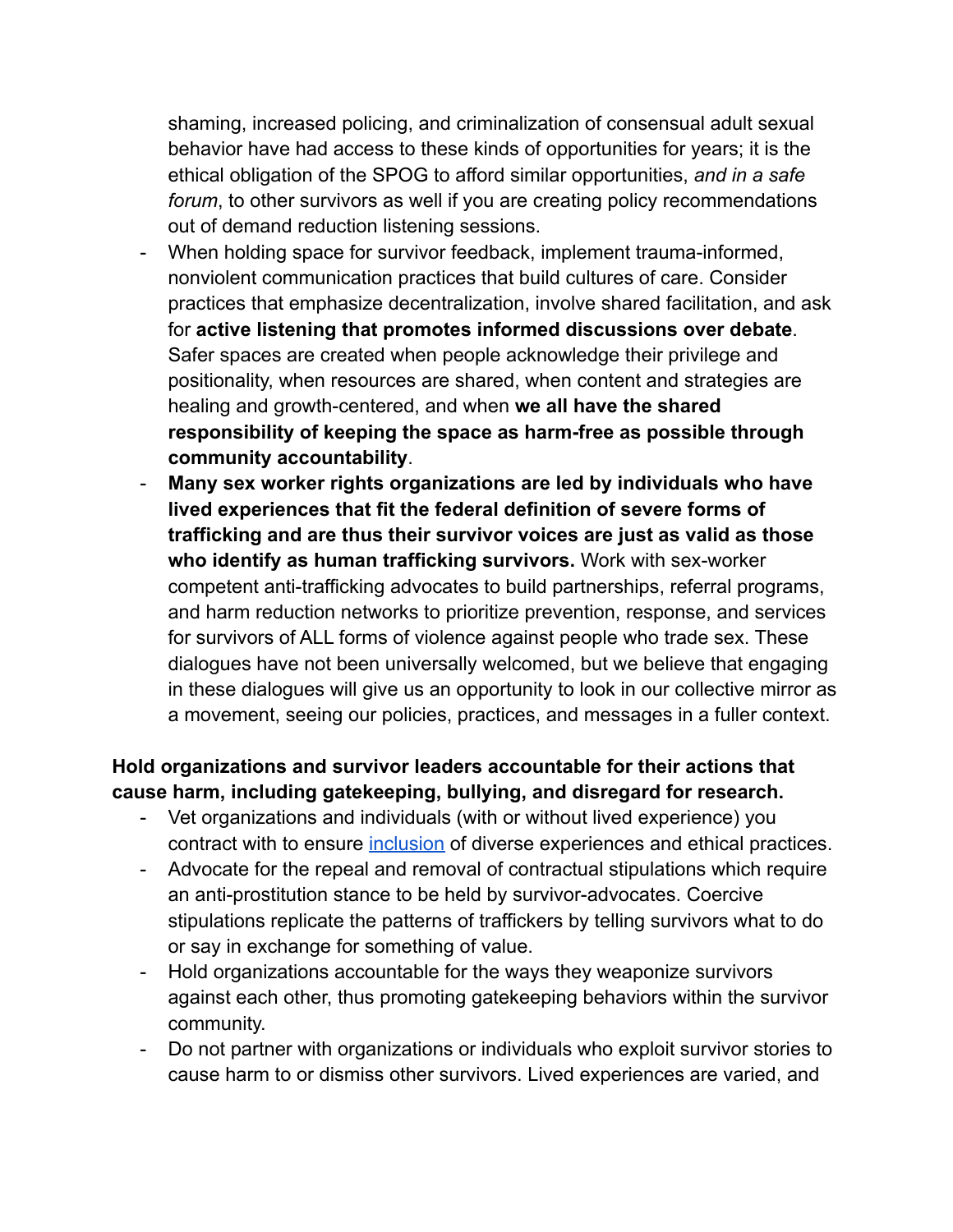the experiences of one survivor should not be weaponized to negate or minimize the experiences of another.

- Recognize that anti-trafficking messaging, interventions, and policies can create harm by perpetuating systemic issues that lead to increased vulnerability and trafficking, and sometimes increase criminalization of survivors. Acknowledge and honor the ethical obligation to consider ways to reduce or mitigate any harms caused by our strategies before and while implementing them.

Our vision is to cultivate a space where we can come together with shared purpose, to co-create and explore themes that reflect our collective experiences and the best available research. Our aim is to uplift one another's wisdom, talents, voices, life experiences, and contributions.

We seek and demand true, honest, and meaningful reflection, action, and change, both for the survivor community and for the greater anti-trafficking movement. We must understand our anti-human trafficking work within the broader collective social justice and anti-oppression narrative, and within the tradition of anti-violence advocacy which must value and incorporate the feedback and safety of *all* survivors. We must evaluate current initiatives and implement strategic designs that cultivate affinity between impacted communities. And we must engage in this work with the belief that all survivor voices are essential to a full understanding of trafficking dynamics and possible solutions, especially those survivors who have been historically erased or silenced.

We ask you to partner with us in denouncing bullying within our communities, by our organizations, advocates, and survivors, so that we can show up in solidarity for an effective anti-trafficking movement that does not replicate or amplify harm, and that lives its values of freedom and autonomy. We no longer wish to stand on one another's shoulders to elevate ourselves; we want a world where we all cross the finish line together.

# Signed,

# *Lived Experience/Survivors (People who have experienced force, fraud, or coercion in commercial sex or any form of labor, or who began trading sex before the age of 18)*

● Aja Houle, M.P.A., Research Consultant, FOR THE FREE L.L.C.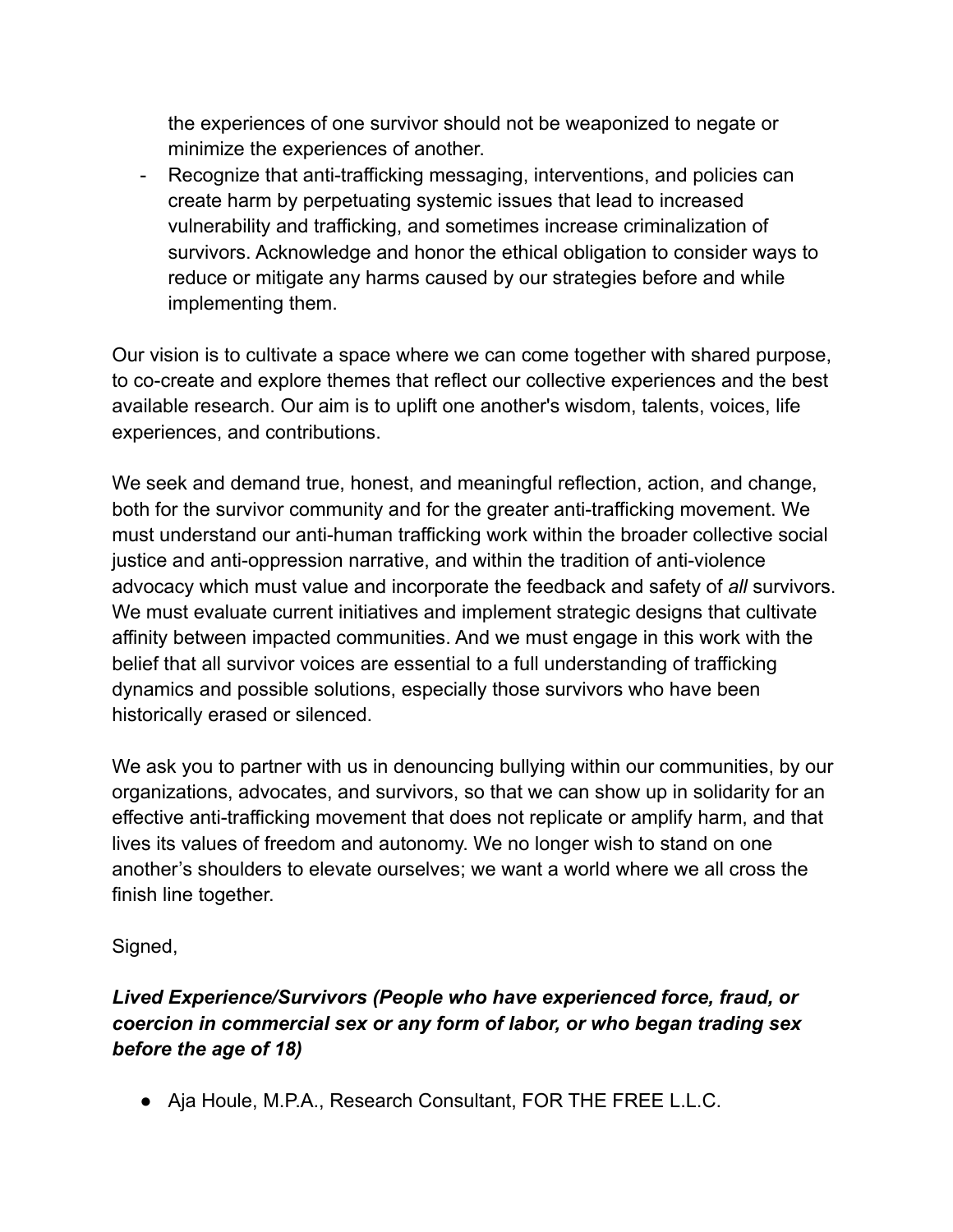- Alex Andrews, Sex Worker, Survivor of Exploitation, Survivor of Domestic Violence, Advocate with SWOP Behind Bars and Woodhull Foundation Human Rights Commission on Sex Work
- Alexandria LaRue, Survivor and Organizer
- alix lutnick
- Amber Menagh, Survivor educator/advocate and Executive Director of Survivor's Ink
- Ann Marie Babb, Executive Director Springhaven Home, Survivor, Advocate, Activist
- Ashley Madness, Secretary, Sex Workers Outreach Project Los Angeles
- Billie McIntire, MA, LPC, LAC, CHTT, EDRIA, CST, CCT, CMFT, CTAT, Survivor and former sex worker
- C. Victoria
- Cat Hollis, Founder, Haymarket Pole Collective
- Cecilia Gentili, Founder of Decrim NY and Trans Equity Consulting
- Charlie Quinn Tebow, LMSW, Survivor Leader, Advocate, Social Worker, **Trainer**
- Chris Ash, Advocate, Anti-Violence Training and Technical Assistance Provider
- Christa M. Sacco, PhD, Survivor Advocate and Researcher
- Cocoa Costales, Survivor Advocate
- Cyd Nova, Lead Consultant, Trans Equity Consulting
- Deborah Pembrook, Survivor Advocate
- Emily Dall'Ora Warfield, MSW, Sex Worker and Survivor Advocate
- Evelyn Chumbow, Survivor Activist
- Fantayjah Callis, Survivor Advocate
- Gabrielle Congrave Baggenstoss, Survivor-Leader & Safe Harbor Regional Navigator for NW MN
- Jaden Fields, Co-Director
- Jess Torres, National Organizer, Policy Advocate
- John Doe, Survivor
- Jose Alfaro, Lived Experience Expert
- Julissa Ponce, Lived Experience Expert
- Kate Zen, Trafficking Survivor, advocating for sex worker safety, decriminalization, and equal rights
- Kaya Lin, Survivor and Advocate
- Kaytlin Bailey, Old Pros
- Kimberly Fuentes, MSW, Organizer, Sex Worker Outreach Program Los Angeles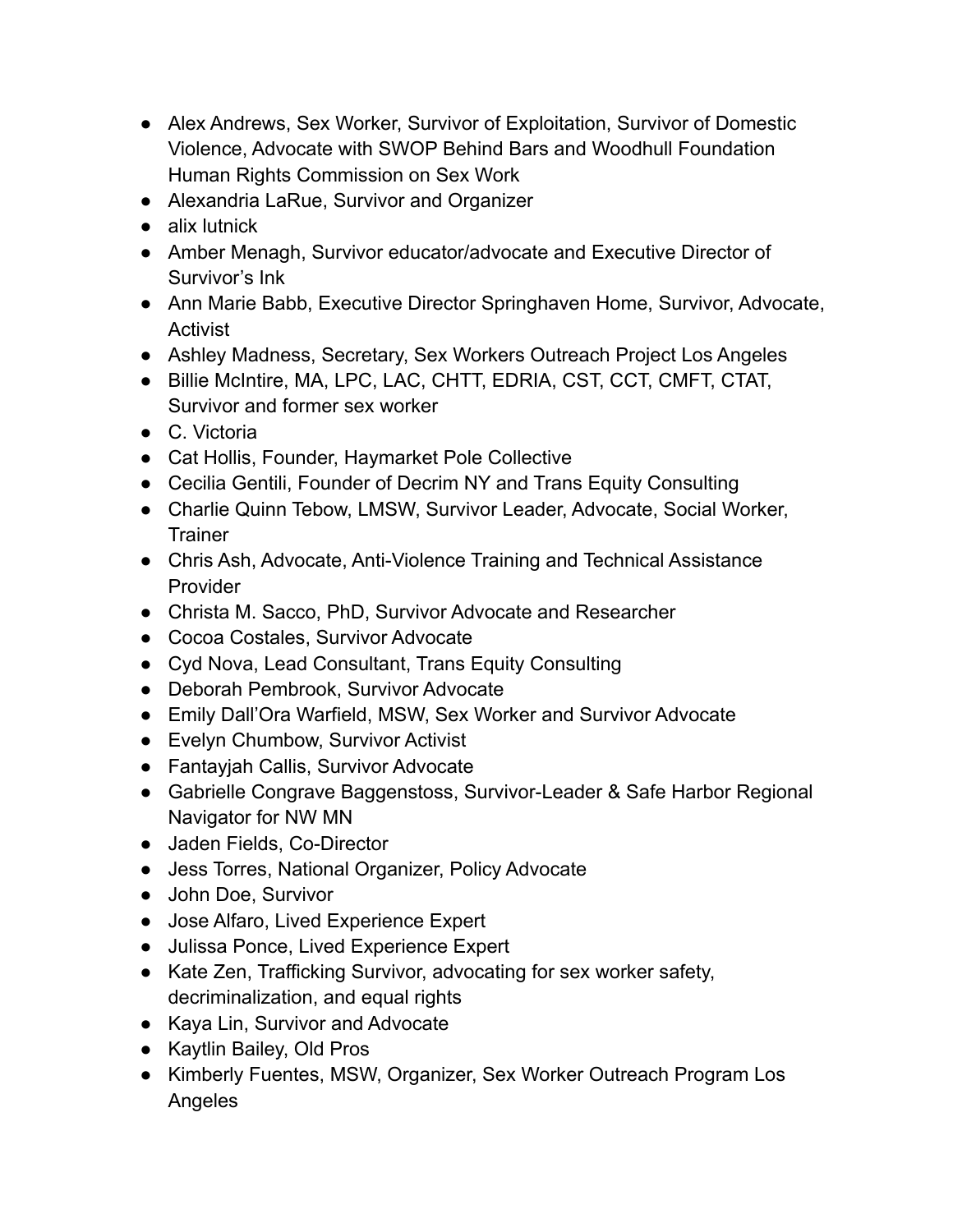- Leigh LaChapelle, Survivor and Advocate
- Lena Benitez, Trafficking Survivor and Activist
- Lorelei Lee, Survivor and Co-Founder of the Disabled Sex Workers Collective
- Margaret Bordeaux, Empowered Listener and Speaker
- Margaret Velazquez, Child Survivor, Advocate, Leader, Educator
- Meg Munoz, Survivor, Former Sex Worker
- Michael Cox, Survivor
- Nat Paul, Co-Founder, International League of Advocates
- Nathan Timothy Earl, Survivor and Principal Consultant, Giant Slayer **Communications**
- Phoenix Calida, Survivor and Advocate
- Prizila Dajia Vidal, Survivor Advocate
- Rachel H, Survivor, Nurse Practitioner
- Rafael Bautista, Survivor
- Sabra Boyd, Child Trafficking Survivor, Freelance Writer, and Web Developer
- Savannah Sanders, CEO, The Conquer Method
- Suamhirs Piraino-Guzman, LCP, Survivor Advocate, Licensed Behavioral **Psychologist**
- Tiz Giordano, Organizer, QTIPOC Survival Fund, Chapel Hill-C'boro and Rural NC
- Wade Arvizu, Human Trafficking Field Expert and Survivor
- Yalith Fonfa, LCSW, Survivor and Clinical Social Worker
- Yin Q, Red Canary Song Core Organizer
- Zee St. James, harm reduction advocate, ANSWER Detroit member, and sex worker liaison with the Urban Survivors Union
- Philip Twigge
- $\bullet$  JR
- Astri Skarveland
- Sofia Hällgren
- Marco Giunti
- Janet Hudgins, Survivor Advocate
- Dara mehta
- Holly
- Kai Nilsen
- Christopher, Survivor Advocate
- Richard Clark, Security operative
- Kate Martin
- John Jackie O'Connor
- Andy Hood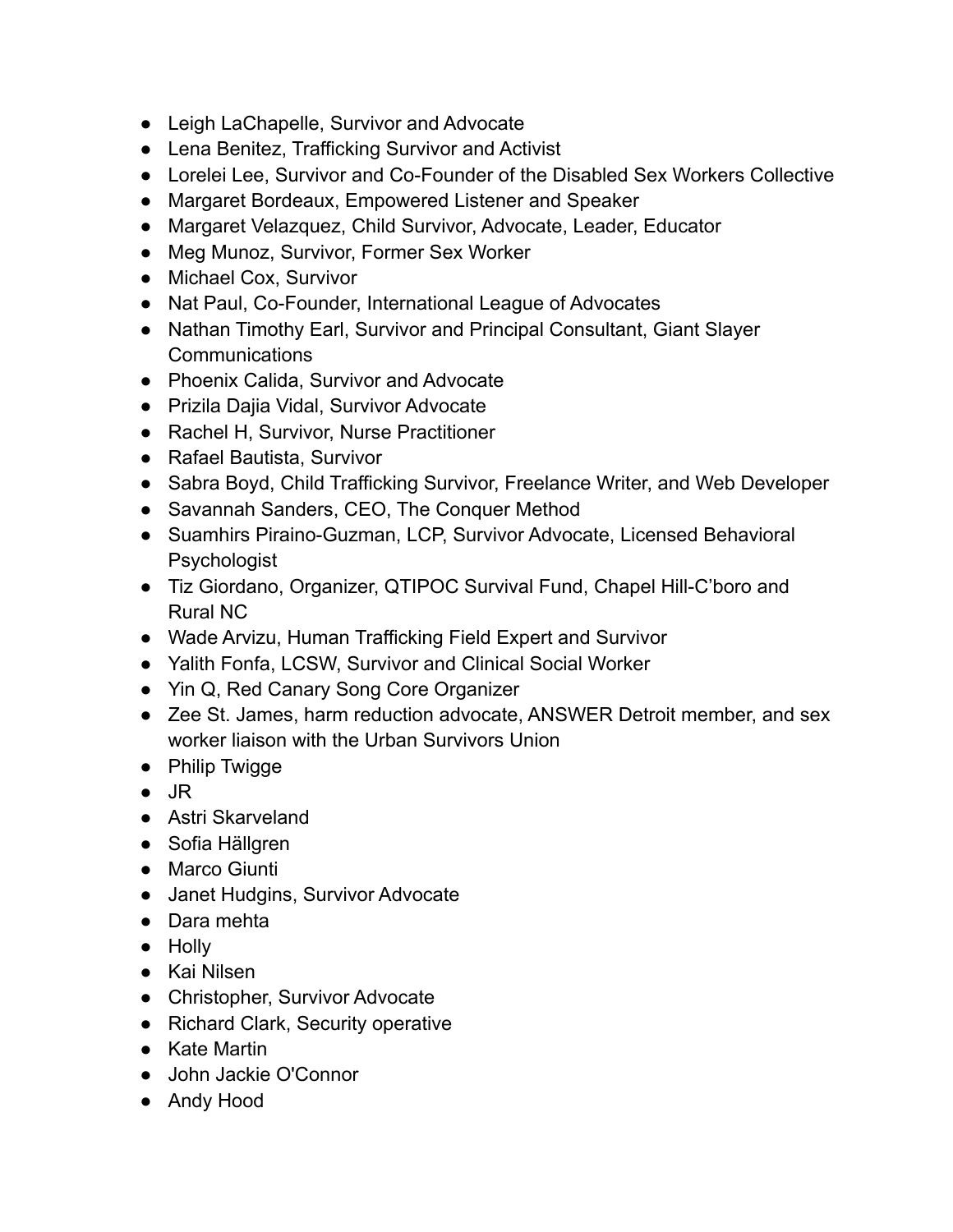- N murphy, Survivor
- Сергей Николаевич Корнеев
- Roberta King
- Misty Blizzard
- SHARLENE, ABC Anti-Trafficking
- Sue Murray, Survivor Advocate
- Fay, Survivor and Trainer
- Veronika Opletalova
- Katherine Massey, Survivor/Advocate
- Akshdeep Singh
- Lilia Reyes Spíndola
- p
- Ricia Lee
- Adele Perks
- Taylor Brown

### *Organizations Supporting This Survivor-Led Initiative*

- Advocating Opportunity
- Black and Pink National
- Black and Pink Massachusetts
- Coalition to Abolish Slavery and Trafficking
- Cornell Gender Justice Clinic
- Erin Albright, Principal/Founder of New Frameworks
- Fay Chelmow, RN, Founder and President, ImPACTvirginia.org
- Freedom Network USA
- Freedom United, Joanna Ewart-James, Executive Director and Co-Founder
- Gina McGrath, CEO and Founder, Consent Culture Initiative
- House of Kanautica, Black, trans-led grassroots organization
- Human Trafficking Prevention Project
- New York State Coalition Against Sexual Assault
- Reframe Health and Justice
- Ricci Levy, CEO, Woodhull Freedom Foundation
- Rose Mukhar, Executive Director, Justice At Last
- Sex Workers Outreach Project, USA
- The Sex Workers Project of the Urban Justice Institute
- Urban Survivors Union sex worker and trafficking survivor organizing team
- Whose Corner Is It Anyway
- William Seegmiller, Former Co-Director, Sex Workers Outreach Project LA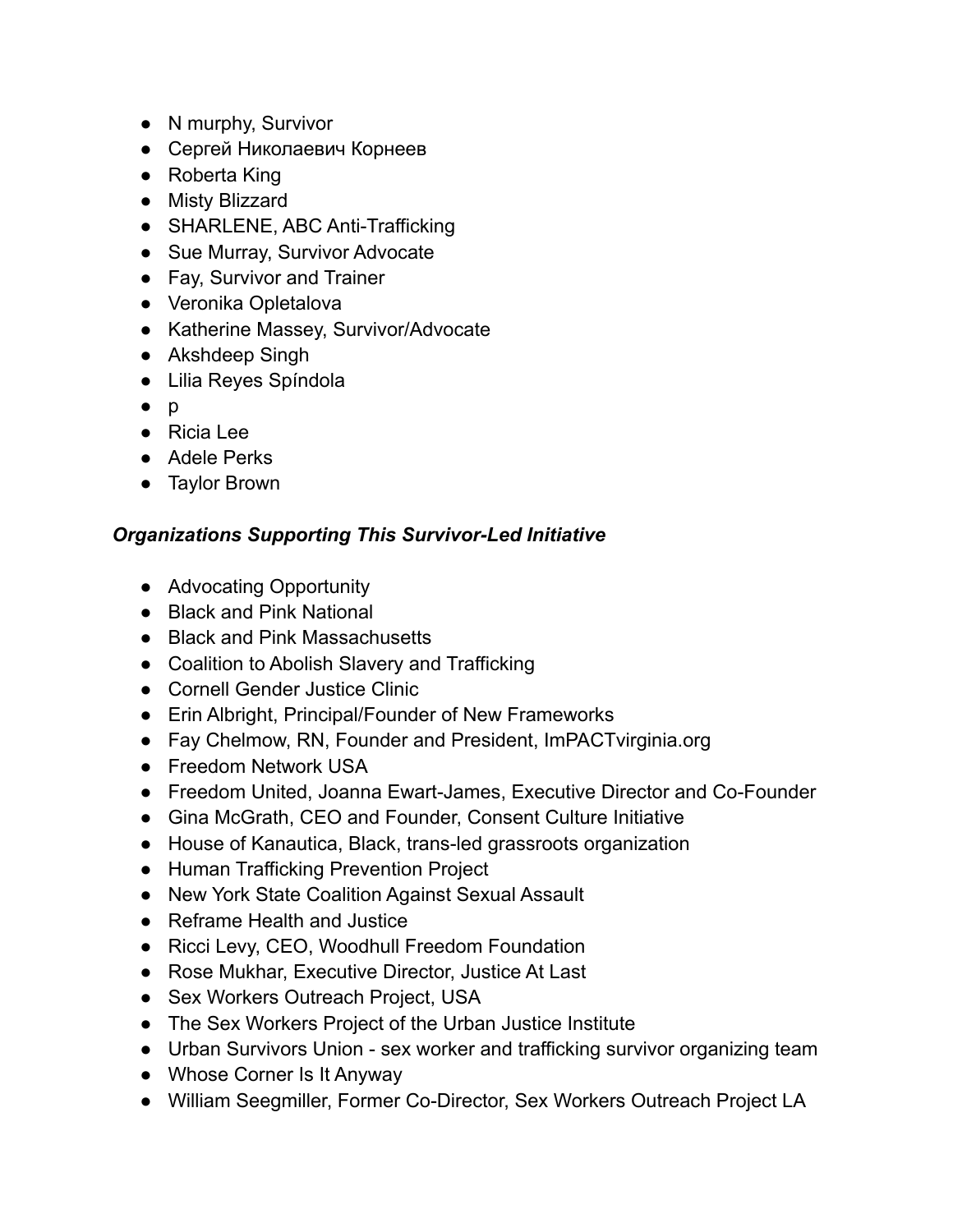- Zulema Ramos, Facilitator for Tampa Bay Housing Justice Committee
- Catherine Hislop, Global Unity Harmony Foundation
- Jill Haberman, Sisters of St. Francis of Assisi
- Irene Xavier, Persatuan Sahabat Wanits Selangor

# *Allies and/or Not Comfortable Disclosing Lived Experience Who Support This Survivor-Led Initiative*

- Alexis P. Morgan, Artist & Advocate
- Amy Solis
- Anita Teekah, Senior Director, Anti-Trafficking Program, Safe Horizon
- Carrie Eischeid, Survivor advocate
- Cassandra Eng, Survivor Advocate
- Chel Miller, Survivor/Advocate
- diiv Sternman, Advocate, Homelessness Services Worker
- e benji
- Ena Lucia Mariaca, Researcher and Survivor Advocate
- Erika Gonzalez, Victims' Rights Attorney
- Erika Vander, Survivor advocate
- Eva Chavez, Safe Horizon Anti-Trafficking Program
- Felipe Forero, Survivor Advocate
- Gabriella Lewis, Survivor Ally
- Ishaan Shah, Youth Leader
- J. Castillo, Survivor Advocate
- Jaclyn Gilstrap, Consultant & Entrepreneur
- Jean Bruggeman, Executive Director, Freedom Network USA
- Jennifer Musto, Associate Professor
- Jessica Emerson, Director, Human Trafficking Prevention Project
- Jessica Pliley, Associate Professor
- Jessica Van Meir, PhD Student, Harvard Kennedy School of Government
- K Thomas, Ally and Advocate
- Kari Thatcher, MPH, Violence prevention evaluator
- Kate Vander Tuig, Anti-Violence Advocate and Public Health Practitioner
- Katie Jenifer, Attorney
- Kendra Albert, Clinical Instructor, Harvard Law School Cyberlaw Clinic
- Laura Murphy, Professor, Helena Kennedy Centre for International Justice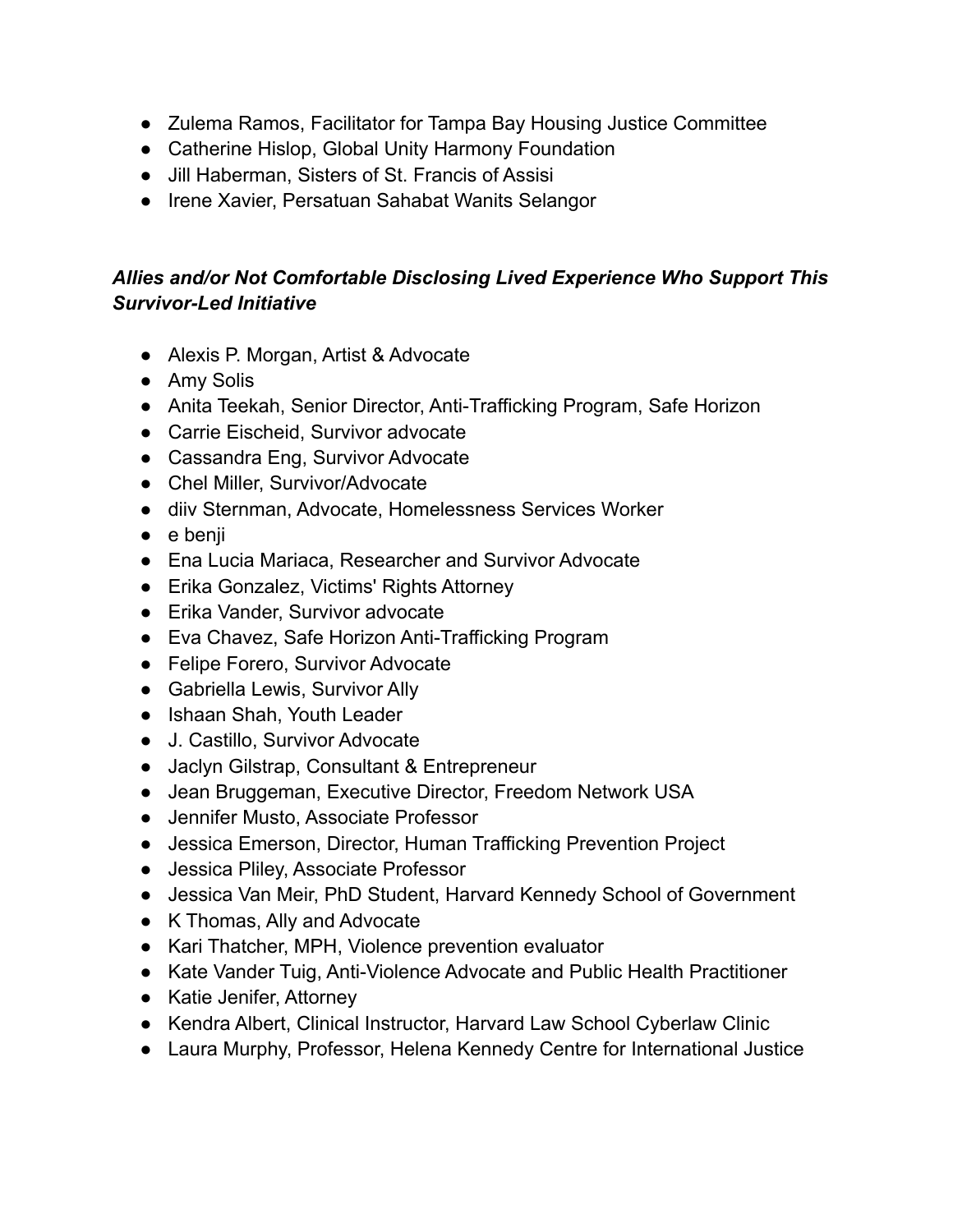- Lauren Leonardis, Founder & Owner of Mother and Changemaker Consulting, Advocate, Friend, here for you and here for my own lived experiences, NOT here for silence
- LB Klein, Researcher
- Liz Taylor, Survivor (not under 18) advocate, counselor
- Maja Reuter, LSW
- Mariah Grant, Director of Research and Advocacy, The Sex Workers Project of the Urban Justice Center
- Marissa Castellanos
- Mary Baker
- Meenadchi Gunanayagam, OTR/L
- Meg Kelley, Trainer and Advocate
- Monika Johnson-Hostler
- Morgan Rumple-Whiting, Indiana Coalition to End Sexual Assault and Human **Trafficking**
- Naomi Ferreira, Survivor Advocate
- Naomi Sayers, Law Office of Naomi Sayers
- Niccolo Roditti, Graduate Student and survivor in the movement
- Rachel Robitz, Physician
- Ran Hu, Doctoral Candidate in Social Work
- Ra'Shya Ghee, Esq., Attorney/Professor
- Rosangela Rodriguez-Watkins
- saerom choi
- Sandra Babcock, Clinical Professor, Cornell Law School
- Susie Baldwin, MD, MPH, FACPM, Founding President, HEAL Trafficking
- Tabytha Gonzalez, Survivor Advocate
- Tavae Samuelu, Empowering Pacific Islander Communities (EPIC)
- TD Tso, Co-Founder, Asian American Feminist Collective
- Tracy Zhao
- Tyne Parlett, Survivor Advocate
- Valeria Bembry
- Yvonne M. Moore
- Ian Wall, Professor
- Sr. Joan Agro, OP Sister
- .em.ber., Educator
- A Griffiths
- Aaron Ucko
- Abe Levy, Survivor Advocate
- Adriana Contreras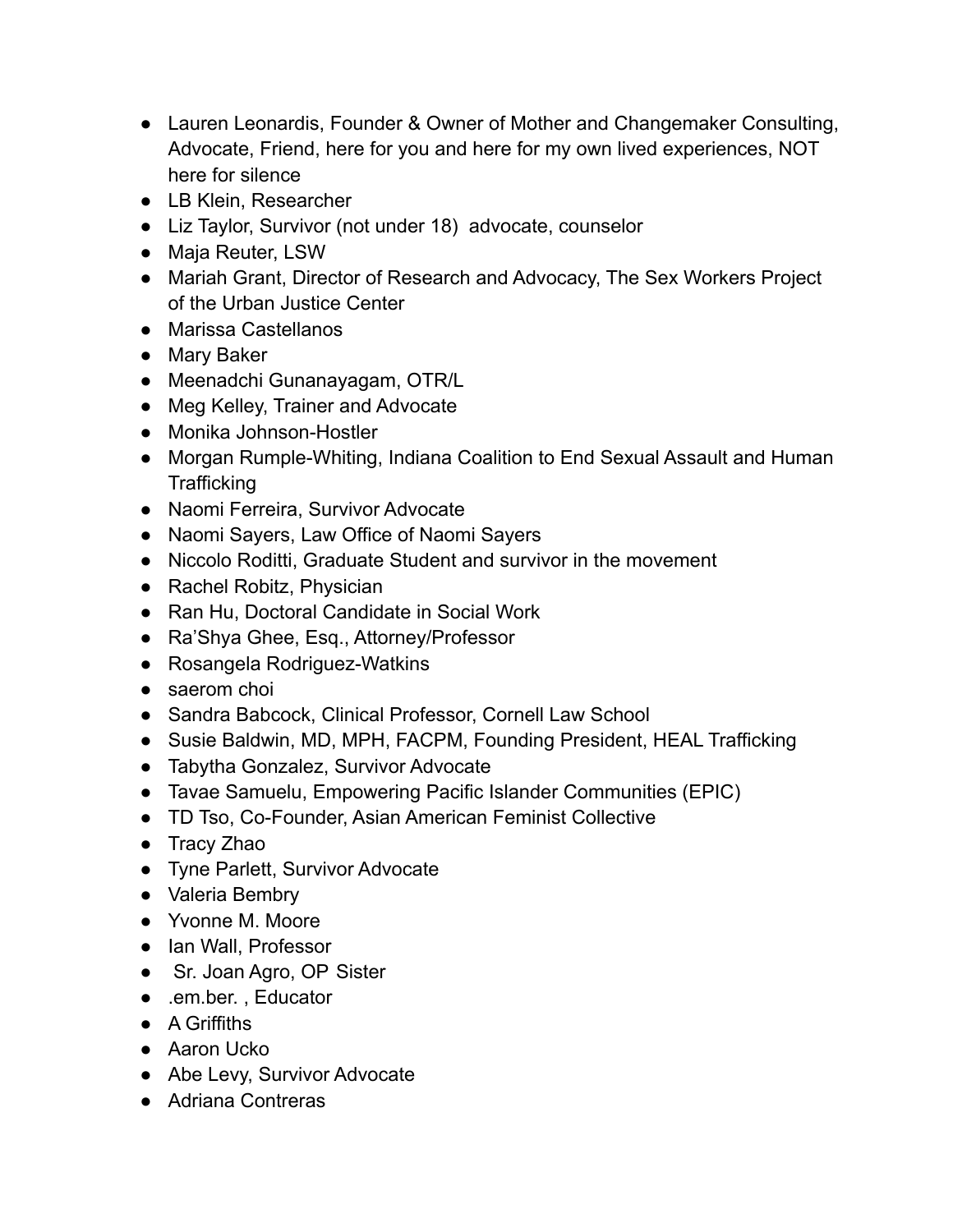- Aidan Murray
- Aidan T
- Al
- Alain Bourdy
- Alan Taylor, Survivor and Trainer
- Alan Taylor, Senior Attorney, Mills Law Practice
- Alastair McInnes
- Aldo
- Alex Nightingale, Supporter
- Alexa Deane
- Alexander Honigsblum
- Alexandra Martin
- Alice
- Alison Jacobs
- Alison Large, Survivor Supporter
- Allison Fradkin, Survivor Advocate
- Alvaro L
- Amanda Buyukertas
- Amy Henry, Survivor Advocate
- Amy Oliver, End Violence against Women & Girls Advocate
- Analia Odetto
- Andrea O'Neill
- Andrea Wilson, Survivor Advocate
- Andree White
- Andrew Akernan, Survivor Advocate
- Andrew Barker
- Andrew Coburn
- ANDREW FLETCHER
- Andrew Walsh
- Andy Bianco, Supporter
- Andy Lucas
- Ange, Survivor Supporter
- ANGELA and ALAN CASSIDY, Survivor Advocate
- Angela Meger
- Angelina Souren, Critical thinker, author and advocate
- Angie Gayle
- Angie Probst
- Angie Smith
- Ani Kerrigan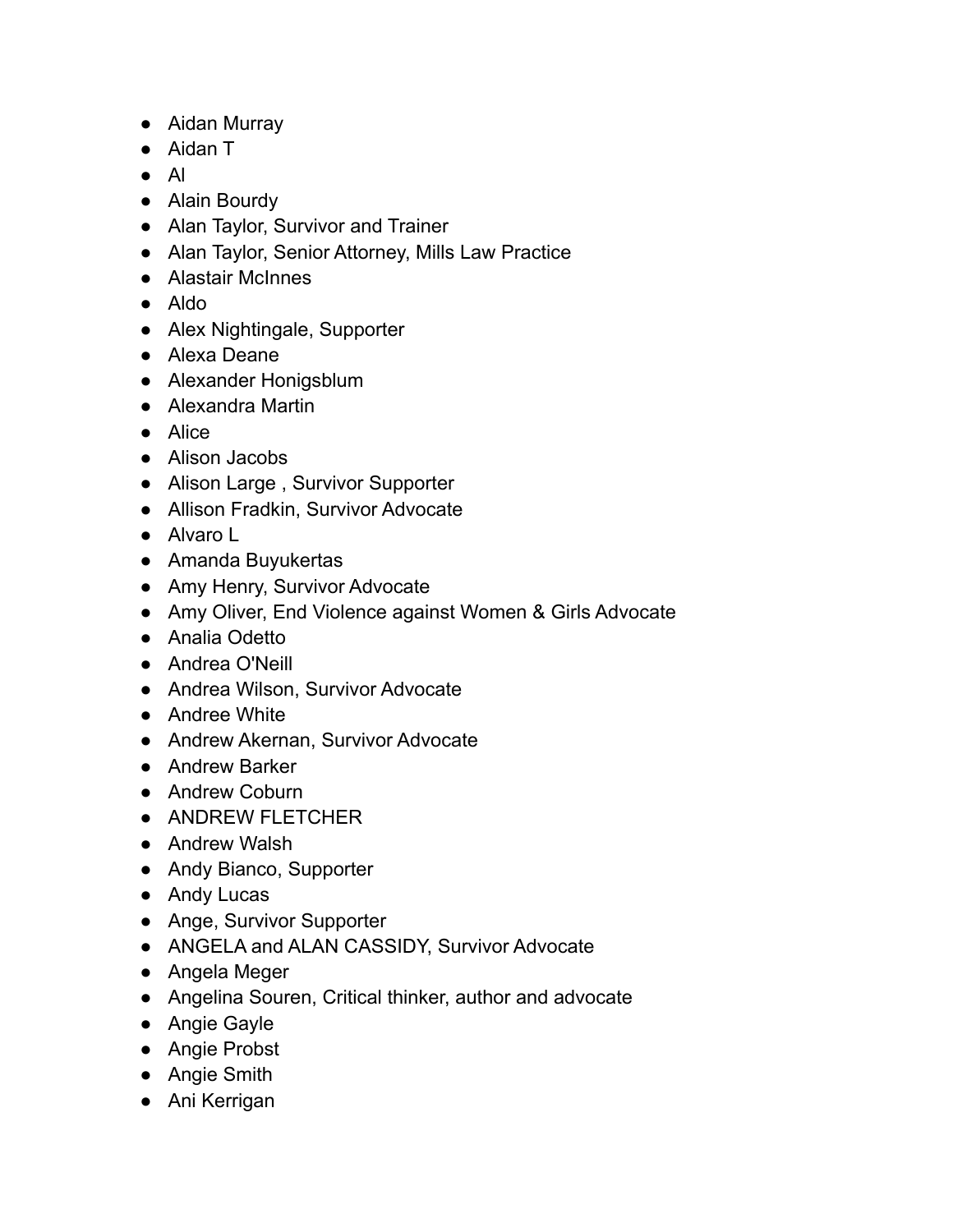- Anjelina Howell
- Anju
- Ann D
- Anna Ally
- Anna Louise Fontaine
- Anna S. Kolycheva, Survivor Advocate
- Anne C Anderson
- Anne Harnett
- Anne Mckeown
- Anne Palmer
- Annette Leighton, Survivor Advocate
- anonymous
- Anthony Klein
- Anthony L Morton-Jones
- Antoinette Bonsignore
- Antonio Luque, Survivor Advocate
- Antony Smith
- Araura
- Aristea Parisi, "Survivor Advocate"
- Art Hanson, Advocate for Survivors
- Aude Ettori
- Audrey Chapman, Survivor advocate
- $\bullet$  B
- B Labiejko
- bal
- Barbara
- Barbara C White
- Barbara Khraibi
- Barbara Korner, Ally and Educator (Open University)
- Dr. Barbara Lucas
- Bartholomew O'Donovan
- BC Shelby
- Beatrice Wong
- Benjamin Cherry
- Benjamin Grill
- Benoît Héguy
- Bernard Bezzina
- bernard mons
- bernardo alayza mujica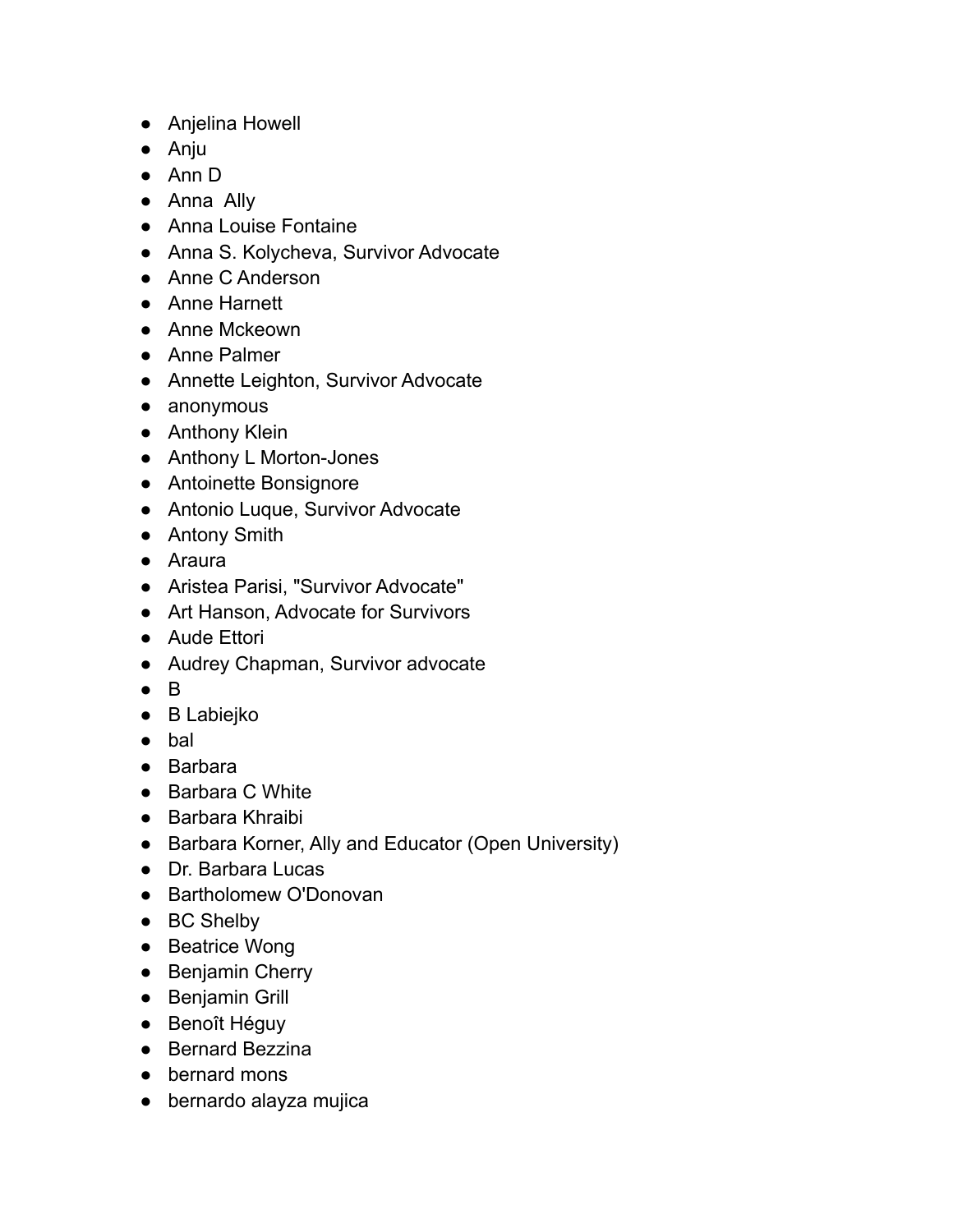- Beth Patterson, Survivor advocate
- Betty Marx, Sympathiser
- Björn Häll Kellerman
- Bob Tuckett
- Brad McKenzie, Survivor Advocate
- Brad Suosaari, Survivor Advocate
- Brenda, Survivor Advocate
- Brendan McLoughlin
- Brian Ainsley, Survivor Advocate
- Brian Gibson
- Brian Hoskin, Survivor supporter
- Brian M. Scott
- Brian Rigby
- Brigitte Genest
- brittany houston, Survivor Advocate
- Bronwen Summers
- Bronwyn Best
- C A Chappell
- C E Mone
- C Howard Young
- $\bullet$  C.S.
- Caitilin Kane
- Cally Dobson
- Carl P Tyndall, Survivor Advocate
- Carmen Díez Rivera, Survivor advocate
- Carol Dillon, Survivor Advocate
- Carol E Gentry
- Carol Kreck
- Carol M Gross, Herbert H. Lehman College of the City University of New York
- Carol O'Connell
- Carol Zhong, Survivor Advocate
- Carole Botticelli
- Carolyn Joy Young, Survivor advocate
- Cary
- Cat Wright, Survivor and Advocate
- Catarina Branco
- Caterina Lai Cullinane
- Catherine Beauchamp
- CATHERINE PAULE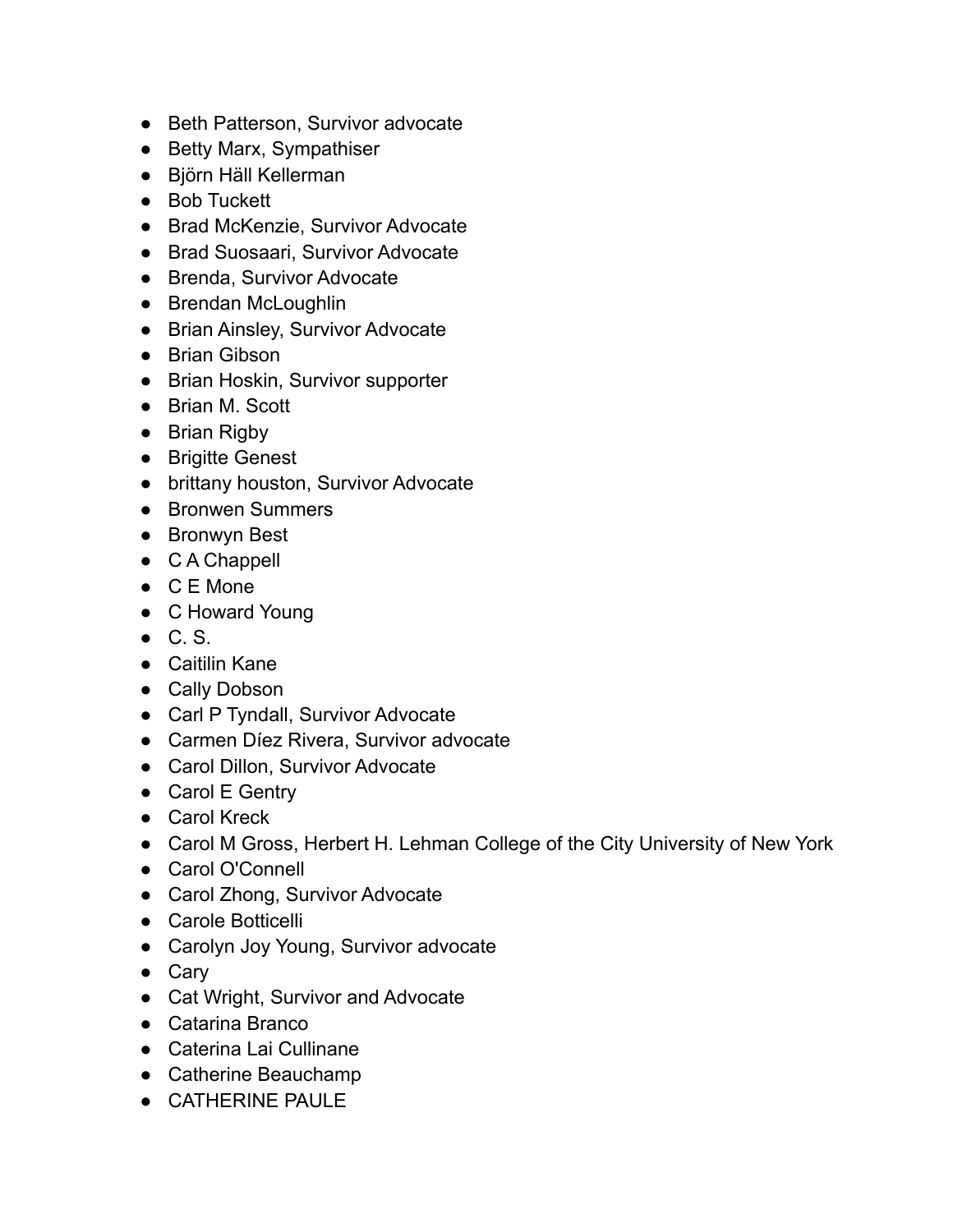- Cathy, Survivor Advocate
- Cathy Wield, Survivor Advocate
- Cecilia Batista
- Celeste Hong
- CH, Survivor's Voices
- Chas Burgess
- chelsea egenberger, Nebraska Coalition to End Sexual & Domestic Violence
- Cheryl Groth
- Cheryl Mathews
- Cheryl
- Chris Baird
- Chris Jampolski
- Christina M
- Christine Martin
- Christopher Brockwell
- Christopher Chapman
- Christopher Walker
- cittadino del mondo
- Claire Fishman
- Claire O'Kell, human rights campaigner
- Claire Spence
- Clarence M. Cullimore Mercer,, M.Div., M.Ed.
- Clayton Long
- Cllr. Colin Rose, Councillor
- Colin Carr
- Colin Winter
- concerned citizen
- Corinne, Survivor Advocate
- Cornelia Teed, Survivor Advocate
- Corwin Khoe, Survivor Advocate
- Craig Smith
- Reverend D FitzGerald
- D. Judd , Psychologist/Advocate
- D. Truma, Retired police officer
- Dallas Windham
- Dani A
- Danial Asadolahi, Survivor Advocate
- Daniel
- Daniel Benador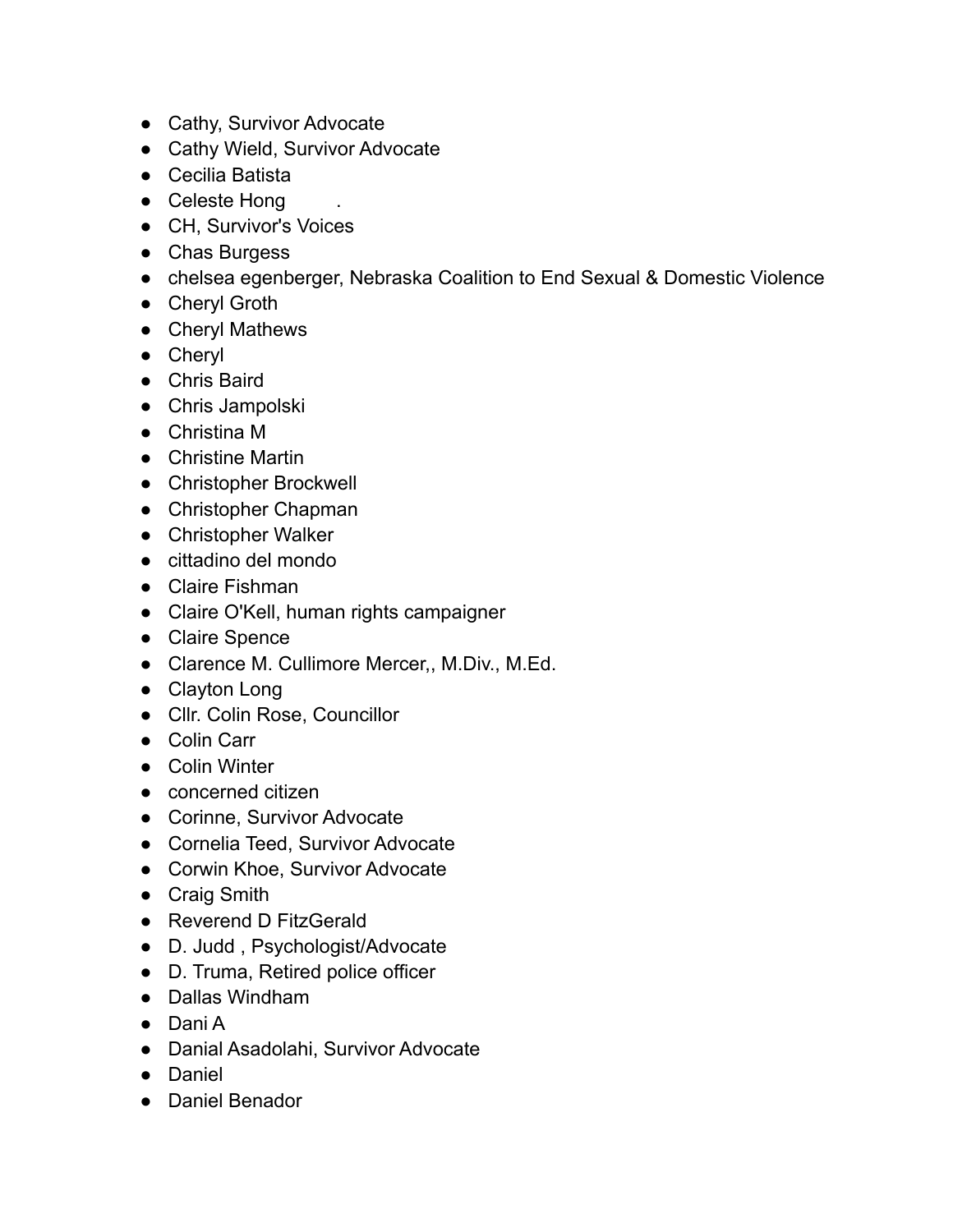- daniel capuccio, argentina
- Darcy Skarada CA Lic. MFT
- Darin Gorry
- Darren Mcgowan
- Darryl Nelson, Survivor Advocate
- Dave Searles
- Daviann McClurg
- David Asteraki
- David Casker, Survivor of Childhood Sexual Abuse
- David Chadwick, Emeritus Professor
- David Chalcraft
- David Griggs
- David Higgins, Owner, Dave Higgins Publishing
- David Murray
- David Musoke Muyomba, Organizer
- David Powell
- David Pymm
- David Roper
- David Ross
- David Yanosik, Survivor Advocate
- Debra Reynolds Banting
- Denise Lytle
- Denyse Bainbridge
- Derek Wilcox, Survivor Ally
- Deven Sharma
- Dhanraji Ramlakhan
- Diane Toberman
- Dirk Heuer, Survivor Advocate
- Dollie Howell Pankey, Clergyperson
- Don ManhireIndividual
- Doug West
- Dr Michael Hrebeniak, Director of Studies in English, Magdalene College Cambridge
- Dr Rhetta Moran, Participatory Action Research methodologist
- Dr. Hans Ulrich KÄUFL, Ally, German Socialdemocrats (SPD)
- duncan tolmie
- E Violini
- E.S. Schloss
- Ed Fiedler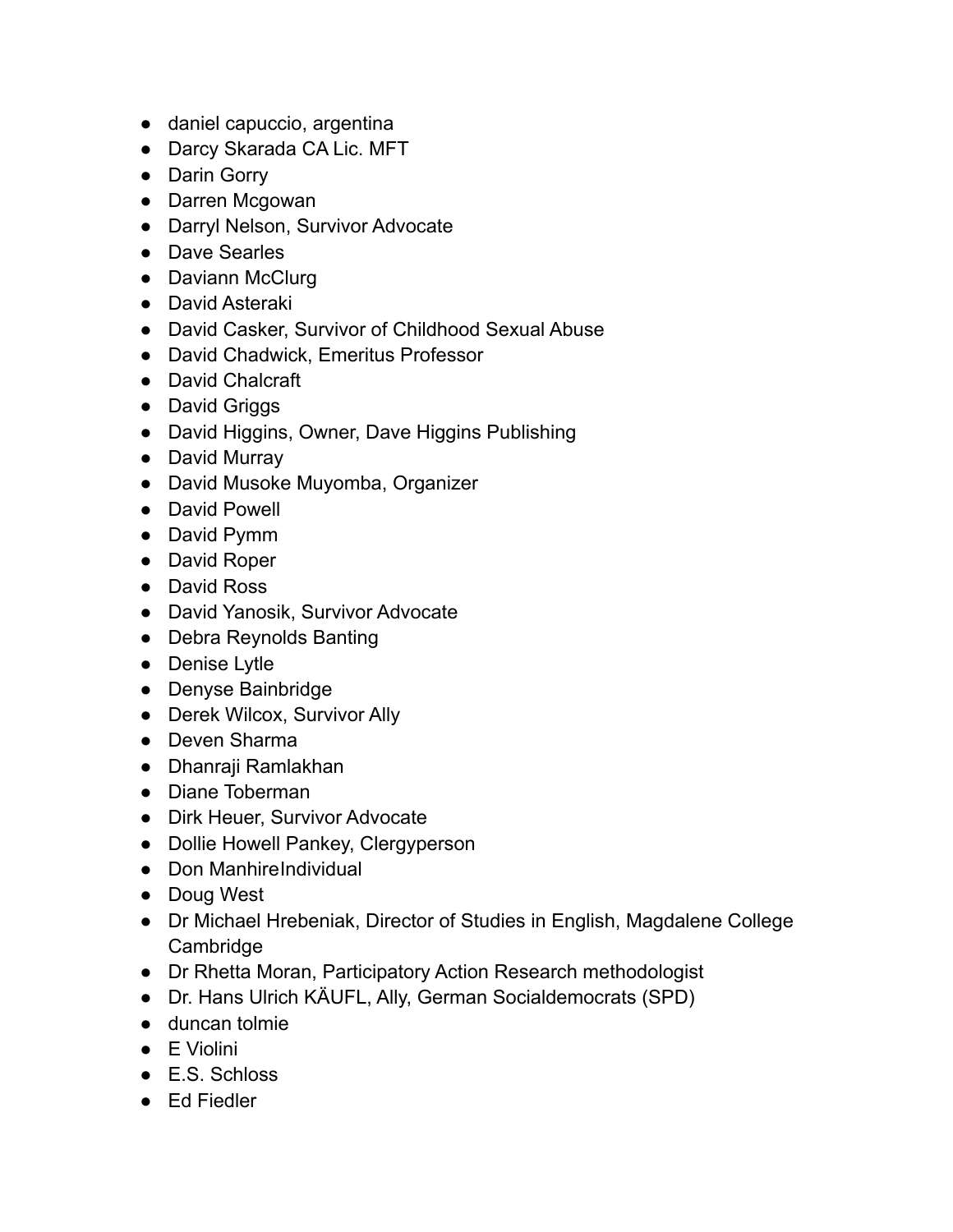- Edmundo González
- Edna Mullen
- Edward Laurson, Advocate
- Eider, Survivor Advocate
- Elena Dorado
- Elena Rumiantseva
- Elissa
- Elizabeth-Anne Connell
- Ellen Franzen
- Elsa Rodríguez Arias
- Emanuela Bedendo, Survivor Advocate
- Emanuela Bispo Oliveira, Survivor Advocate
- EMILIO
- Emily Trudeau
- Emma Battcock
- Enrique E. Puricelli Survivor Advocate
- Eric Boucher
- ERIC STEELE
- Erin McCamley, Survivor advocate
- Estelle Cano, Survivor advocate
- Eugene Mariani
- Eva de Sousa Mota
- Fabio
- Fátima de Luca
- Fatima Maldonado
- Fay Gosling Miss
- Fede
- Federico José Abelik, Survivor Advocate
- Fiona Carolyn Mactaggart, Child and Adolescent Psychiatrist (retired), **Scotland**
- flynn washington, survivor advocate
- Fran Scott
- Francis Lavigne
- Frank Gonzales Jr., Suvivor advocate
- Frank R, Survivor Advocate
- Frank Styler, Survivor Advocate
- Frankie Dysart
- Fred Lindop
- Fred Rilling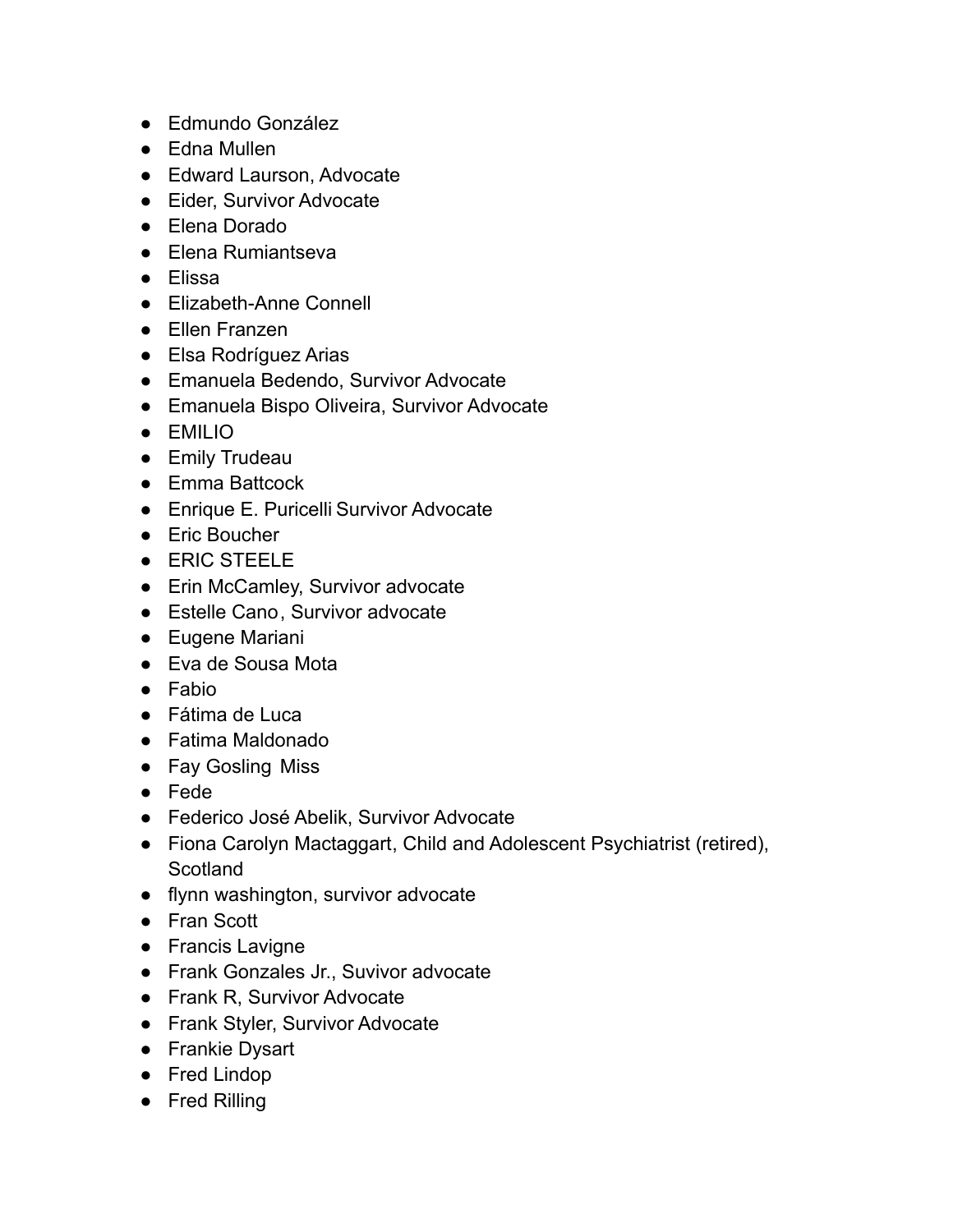- Freija Michiels
- G Wilson
- G. A. Ridd
- G. Hlibka
- Gabriela Ardeleanu
- Gabriela Mirescu
- Gareth Glynn
- Gary Carlson, Survivor Advocate
- Gary Griffiths
- Gary Skinner
- Gary Thaler, Survivor Advocate
- GAVEESH
- Gavi Stevens, Survivor Advocate
- Gavin Taylor
- Geoffrey Pearce, Survivor supporter
- George, Survivor Advocate
- George Redman
- Gerald Harniman
- Gerald Houska, former refugee
- Geraldine Holland
- GERALDINE MITCHELL, Survivor Advocate
- Gerard McReavy
- Gerri Goan
- Gertie Hunt, Mental health counsellor
- Gildardo Vargas Morales
- Gillian Jayne Elloway Smith, Survivor Advocate
- Ginny Helsen, Survivor advocate
- graciela barcan
- Graeme Curry RN FACN FACMHN
- Graeme Tychsen
- Graham Murray
- Graham Warwick, Survivor Advocate
- Grant Lorimer
- Greg Shapland
- Gunnar Ryrholm
- Gurman
- Gwenfron Granger
- Harold Watson, Survivor Advocate
- Harriet J. Brown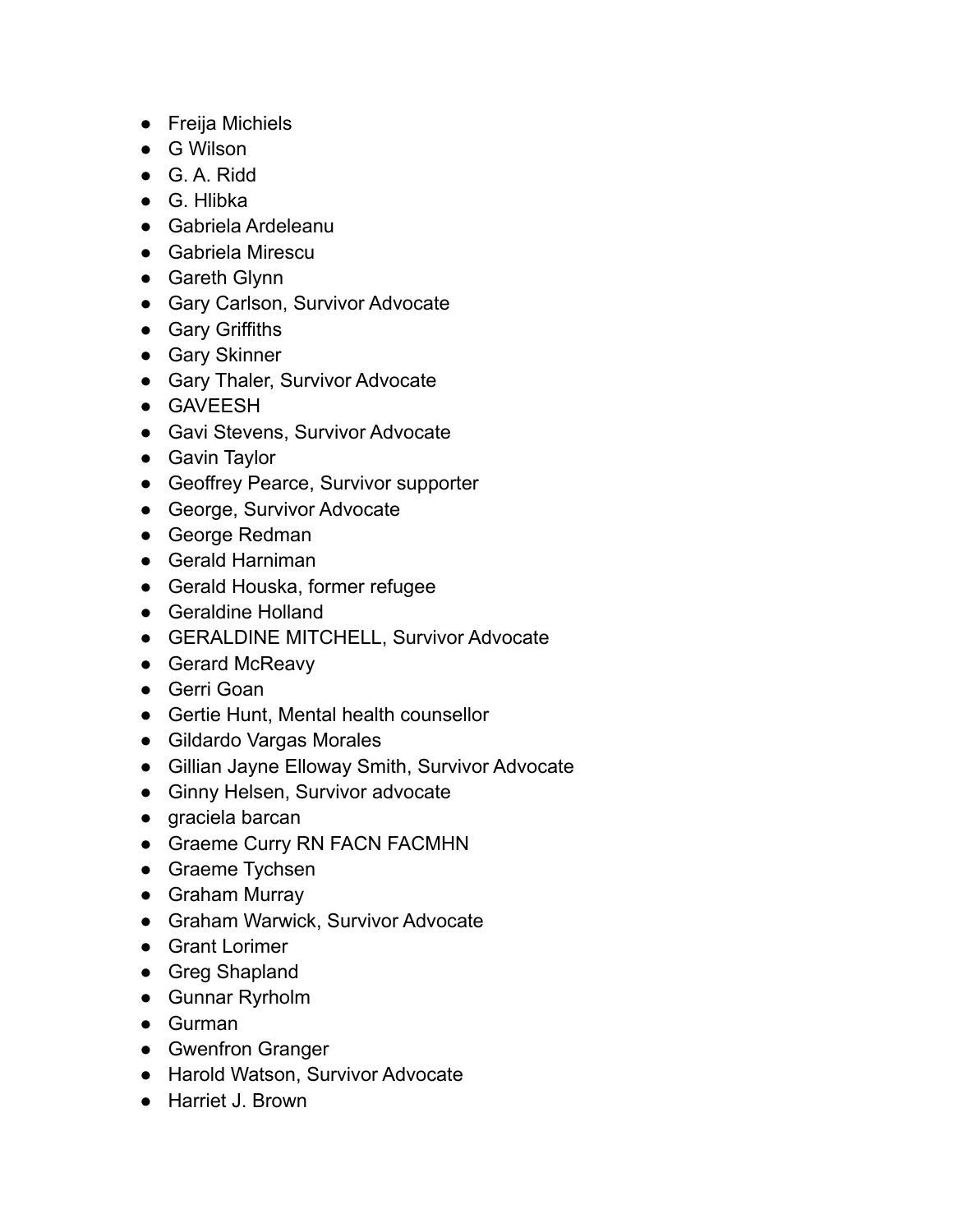- Harry
- Harry O'Donovan
- Hazel Veitch, Survivor Advocate
- Heather Bessey
- Heatherjoy Klein
- Helen Charij, Survivor Advocate
- Helen Gex Greer
- Helene Okhagen
- Hermann Klosius
- Hilary Hampton
- Hilde, Human rights activist
- Honest Life
- Hugo Frías
- Ian Cook
- Ian Davison
- Ian Hendry
- Ian Selby
- Ian Smith, Survivor Advocate
- Igor Zinger
- Ilaria Ferrari
- Ilya M, Survivor Advocate
- Ines
- Ingvard F
- Ionela Voroneanu
- Irene Abbotts
- Isaac Marks
- Isobelle Tomkins
- Issie
- Ivy Tran
- J Bidmead
- J E Jackson, Survivor Supporter
- J I Hacking
- Jackie Capaloff
- Jacqui B
- Jaguar Maloney
- James Bredin
- James Cruz, Australian Greens Senate Candidate
- James Grealy
- James Neil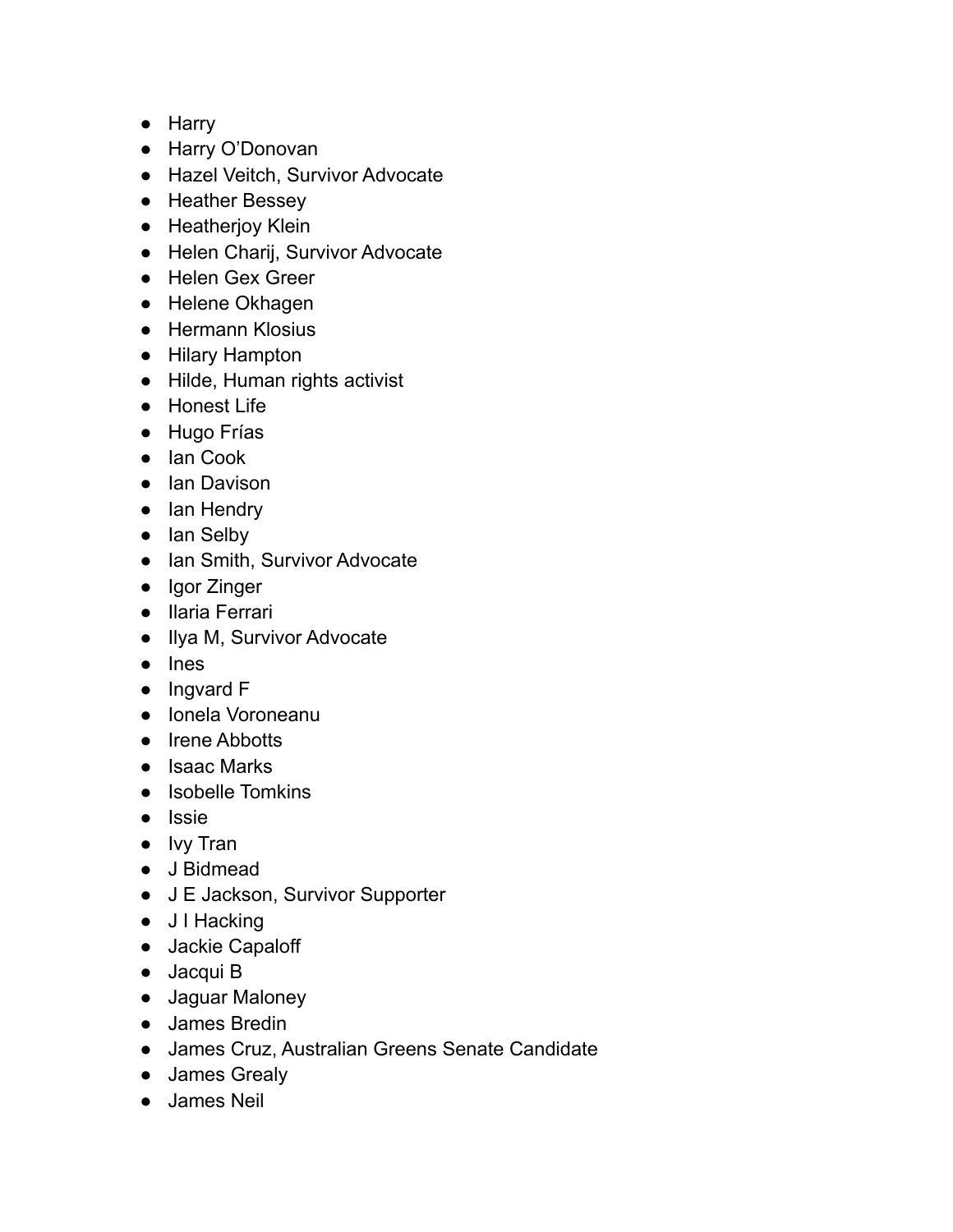- James Ramsbottom
- James Sherburn
- Jan Bungay, Survivor Advocate
- Jan Mitchell, Survivor Supporter
- Jane
- Jane Jones
- Jane Simpson
- Janek Koba
- Janis Barondess Todd
- JASON LI
- Jcranmer
- Jeff Lobel
- Jeni Parsons (ESL instructor for survivors)
- Jenn Wilson, Advocate
- Jennifer Grace, Advocate
- Jennifer Mura
- Jennifer Norton
- Jennifer Sperando, Survivor Advocate
- Jennifer Wilson
- Jenny Rice
- Jeppe Thomsen
- Jeremy Page, Survivor advocate
- Jessica Brown
- Jesús Arlanzón
- Jill Smith
- JILLAN Hassan Lucas , Retired Educational Consultant
- jim head
- Jim Loveland
- Jim Porter, Emeritus Professor
- JL Angell
- Jo Adams, Survivor Advocate
- Joan Doyle
- Joann Koch
- Joanne Drinkwater
- Joanne Russell
- João Paulo Rodrigues Martins Pedroso
- Joe Price
- Joe Salazar
- Joe San Miguel, Survivor Advocate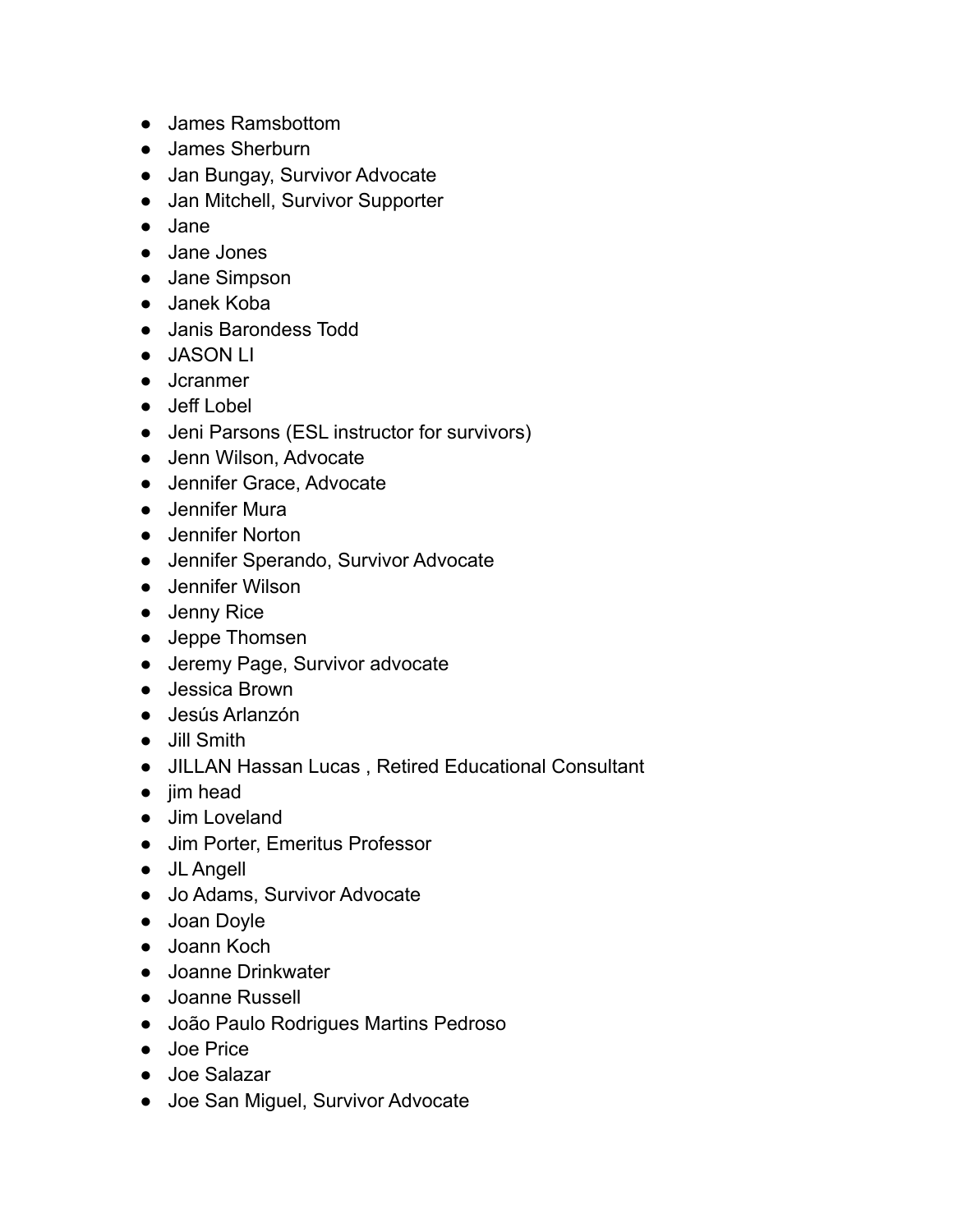- Johanna Lane, Survivor Advocate
- John Cunningham
- John Dervin
- John Gregory, Humanitarian
- John H Andreae
- John Harte, Survivor Advocate
- John Joseph Doherty
- John Kjellberg
- John McKenzie
- John Nimmo
- John Raymond, Survivor Advocate
- John RIGBY
- John Steponaitis
- John Venton
- Jon Bell
- Jon McFarlane, VOCAL-NY
- Joseph Lapinski , Survivor Advocate
- Josephine Keys
- Jouni "rautamiekka" Järvinen
- Joy Rosenberry Chase, Survivor
- joyce shiffrin, advocate
- Judith Mitchell
- Judy
- Julia Famlonga
- julia Nicholson
- Julia Salinas, Survivor Advocate
- julian kinghorn, Survivor advocate
- Julie Barcza
- Julie Smith, Survivor Advocate
- Julienne
- June Sadd, Independent Survivor Consultant
- Justine
- Kahlil Goodwyn, Survivor Advocate
- Karen Berger
- Karen Champion, Survivor advocate
- Karen Hesketh
- Karen King, Survivor Advocate
- Karen Kirschling
- Karen Witzmann, Survivor Advocate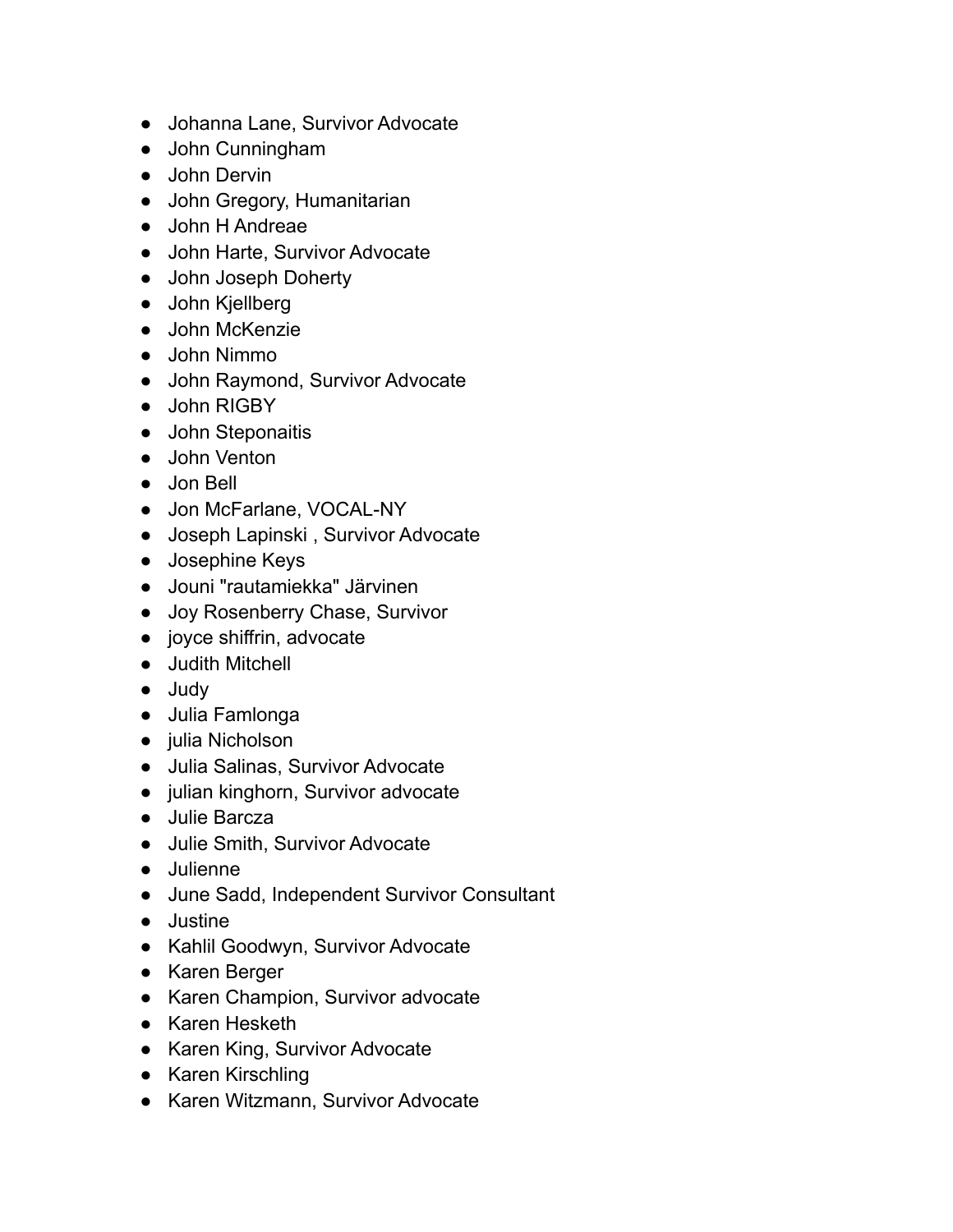- Karine Davison
- Karissa Silver , Survivor advocate
- Kaspa
- Kat K
- Kate Fisher
- Kate Bhola
- Kate Davis
- Katherine McHughen
- Kathy H.
- Katt Murray
- Katti
- Kay Aldridge, Survivor Advisor
- Kay M Randall
- Keith D'Alessandro
- Kelli, Survivor advocate
- kelly, survivor advocate
- Ken Rosen
- Ken Smith
- Kenneth McMurtrie
- Kenneth Nahigian
- Kerry Mewhort, Survivor advocate
- Kevin D Kitowski
- Kim Palmerston-Lundgreen, Humanist
- Kim Tait
- Kimberley Olsen, Survivor Advocate
- Kirsten Marenah
- Kirsten Mawle
- Korinna Shan
- kris batty
- Kristin Dawson
- Kylie Berry, Survivor Advocate
- L T Jeyachandran
- Laura Activist
- Lauren Murdock
- Lauren Vigna
- Laurie LaGoe
- Layla Haidrani
- Leah Foster Advocate, Social Worker
- Leah Holbrook Sackett, Survivor Advocate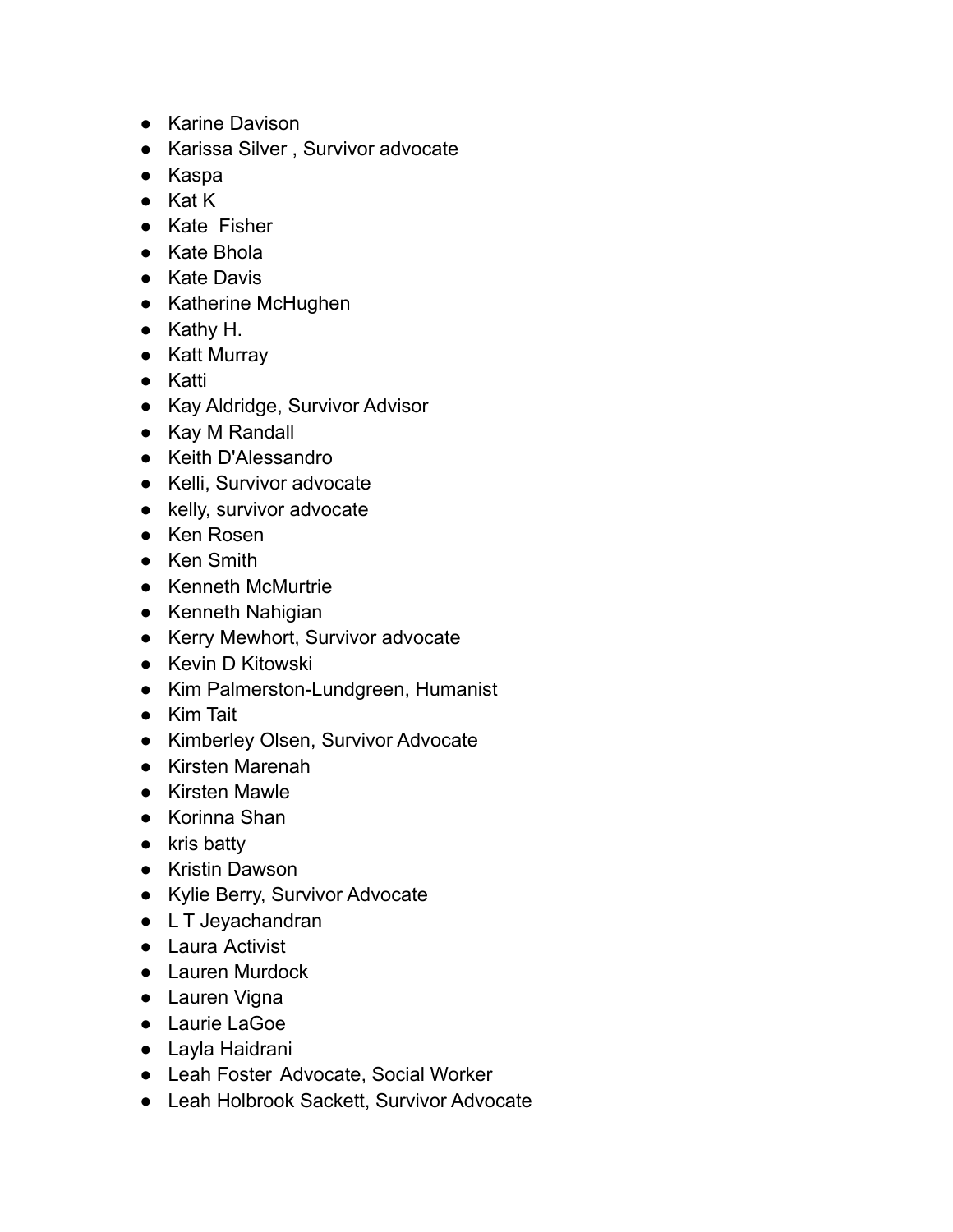- Lesley McGinley
- Leslie Toy, Survivor Advocate
- Lianna Jones
- Linda Anne Goff, Survivor Advocate
- Lindsay Hope Kern, Survivor Advocate
- Lindy Kittel
- Lisa Edwards
- Lisa Jane Brown, Clinical psychologist
- Lisa Stone, Survivor advocate
- Lisbeth Mousseau
- Liviu Micu
- Liz Howells
- Liza Rathbone
- LK, Survivor Advocate
- Lotte Bredt
- Louis Wood
- Luca
- Lucii Richardson, Survivor Advocate
- Lucretia Stewart
- Lucy Attride-Stirling, Advocate
- Lucy Sassoon
- Luke H
- Lynn C.
- Lynn Hawes
- Lynn Hawes
- Lynn Smith Mrs
- Lynne supporter
- Lynne Barnes
- M Bellino
- M A
- M Todd
- M. Rees
- Ma. Aholibama Medina
- Maddy Ball
- Magalie Caron
- Maire Lawless
- Malcolm Clarke
- mandy lawrence
- Margaret Chisholm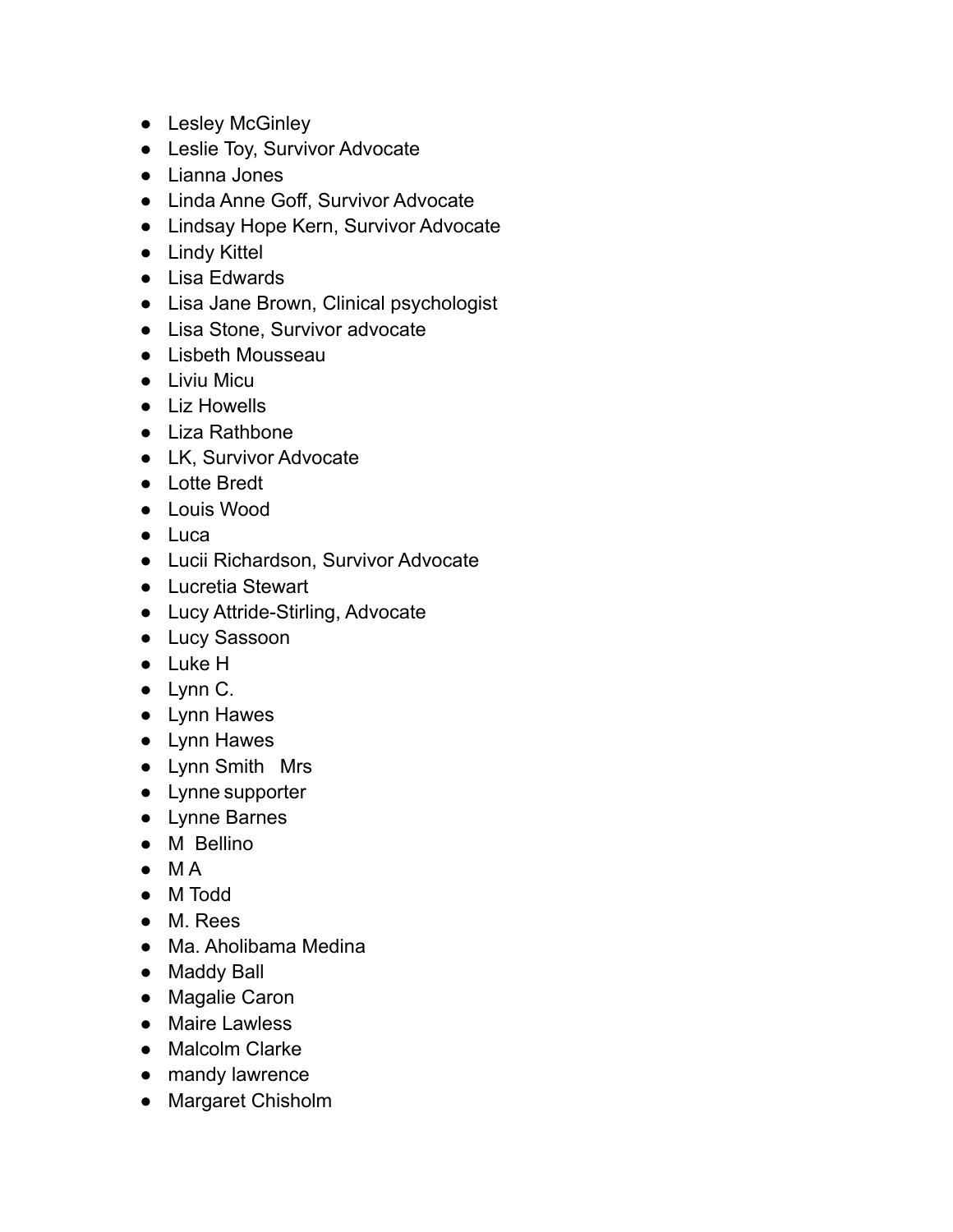- Margaret Goodman
- Margaret Mair
- Margery Gray
- Margery Toller
- maria
- Maria Benedito
- Maria Petrova
- Maria Smith, Advocate
- maria soares
- Mariana Galante
- Marilyn Birmingham, Advocate
- Marilyn Irons
- Marilyn Siddiqi, survivor advocate
- Mariska
- Marjorie Murphy
- Mark Brown
- Mark Harrison
- Mark Levin, Survivor advocate
- Marta Fornaguera, Survivor Advocate
- Martin Houlton
- Martin Mansfield
- Martin Read Mr.
- Mary Apperley
- Mary C. Smith
- Mary Chipman
- Mary Cotter
- Mary Johannsen
- MaryAnn Gregory, Survivor Advocate
- Marylyle McCue, Survivor
- Marzban P Limki
- Massimo Sgarbi
- Mathew Redfern, Survivor Advocate
- Matt Bryon
- Matthieu Durocher
- Maureen ONeal, advocate
- Mav Minnis, Survivor Advocate
- Melissa Lawrence
- Melissa Savilonis, Advocate
- Doctor Mia Schmidt-Hansen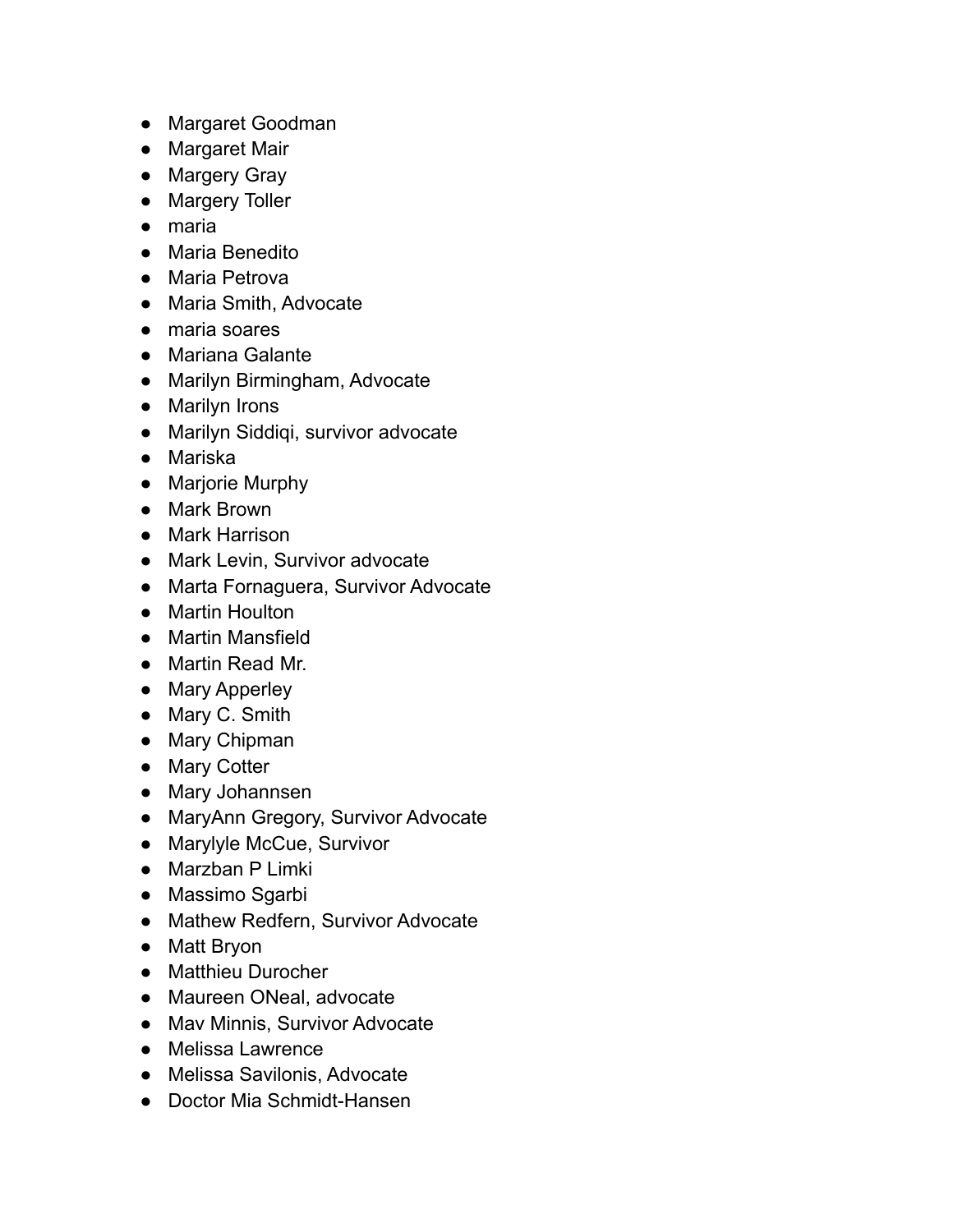- Micaela M
- Michael Dyer-Evans
- Michael Hall
- Michael Hugh Dixon, Survivor Advocate
- MICHAEL JOSEPH DOUGHERTY
- Michael K. Hampu
- Michael Lawler
- Michael Seager, Survivor Advocate
- Michael Tamarack, advocate
- Michel, Survivor supporter
- Michele Burnett, Survivor Advocate
- Michelle BerriedaleJohnson
- MIGUEL ANGEL VELAZQUEZ, Survivor advocate
- Mike D
- Mike Rice
- Milo Matthews
- Miranda Pugh, Survivor Advocate
- ML Ewing
- Mogi Vicentini Farid-ud-Din
- Molly Hauck
- Molly Hauck, Ph.D., LLC, Licensed Psychologist
- Monica Burns
- Morag Williams
- Mori Glaser
- Mr Tony Martin
- Mr.
- Mr. Frank Briggs
- Ms. Wendy Brown Online Acti
- Munro Ross, UNISON and Inverness Trades Council
- Myriam Billiet
- Myriam Garçon, M. Sc., Survivor advocate
- N.F. Survivor of abuse and ally of those trafficked
- Nader Fekri
- Naeem Yar
- Nancy Neumann
- Narayana Menon
- Natalie Forman, Survivor Advocate
- Neal Steiner
- Neal Urteaga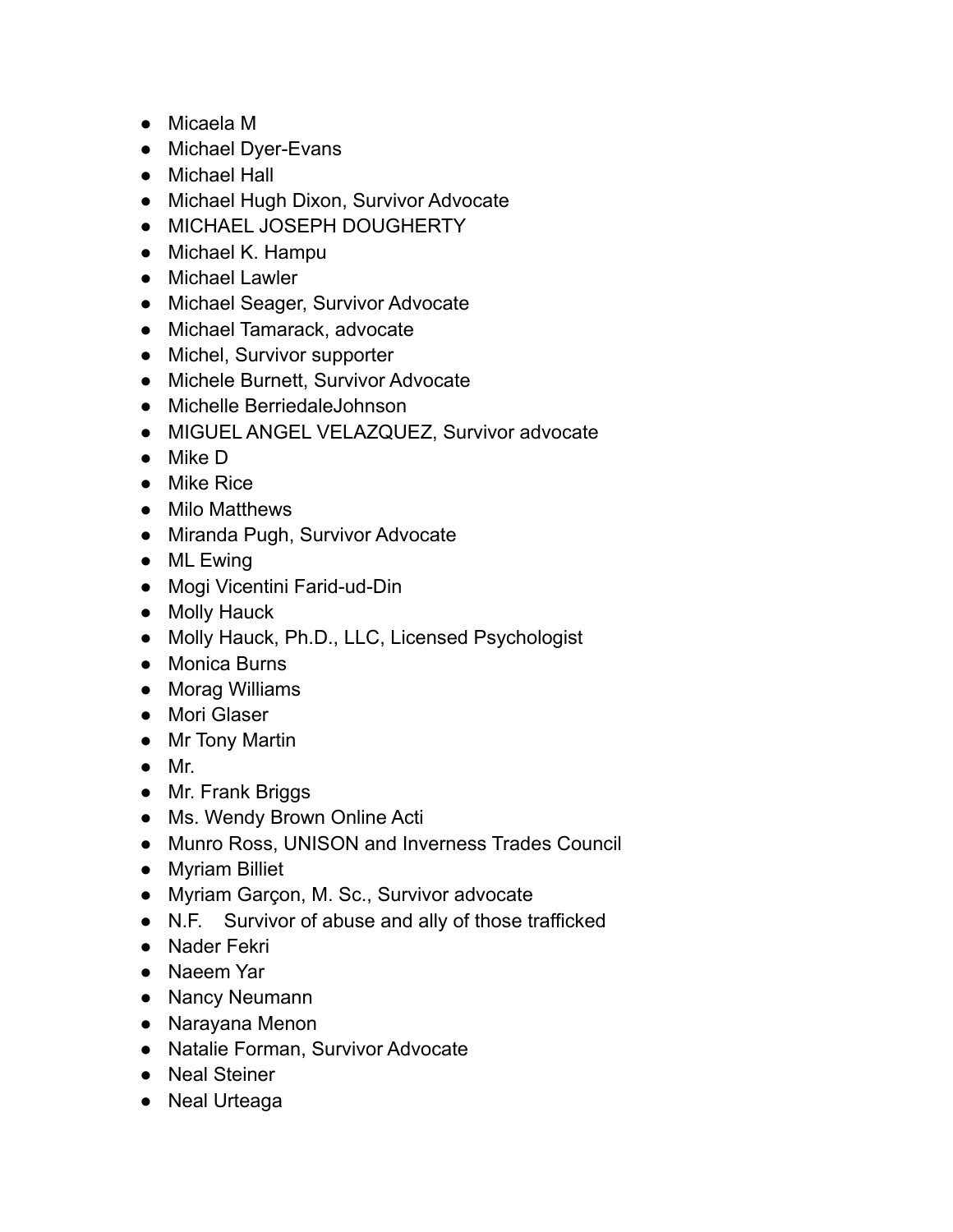- Neil Slater
- Nelson Ross Laguna
- nicholas bourke
- nick dawson mr
- Nick Lancaster
- Nicola Chamberss
- Doctor Nicola Hall
- Nicole
- Nicole Gillespy
- Nikisha Ross, Survivor advocate
- Nikki Carabetta
- NO
- Noah A. Hanmer
- noel lee
- Norman D Traum
- P k sheel, Survivor Supporter
- Pam Evans, Advocate
- Pamela K Tetarenko, Survivor Advocate
- Panayiotis Constanti
- Parastoo Ashti, Advocate
- Patricia Clermont
- Patricia Dishman
- Patricia Rister
- Patricia Solís Albarrán
- Patsy Martinson
- Paul Dunn
- Paul Hyder
- Paul Rechnitz
- Paul Reddy
- Paul-Denis Clermont
- Paula Bargiel
- Paula Knight, Survivor Advocate
- Paula Y
- Pauline Bentley
- Pela Tomasello
- Peter Heyes, Educator
- Peter Hunt, Advocate
- Peter Lauterbach
- Peter Renshaw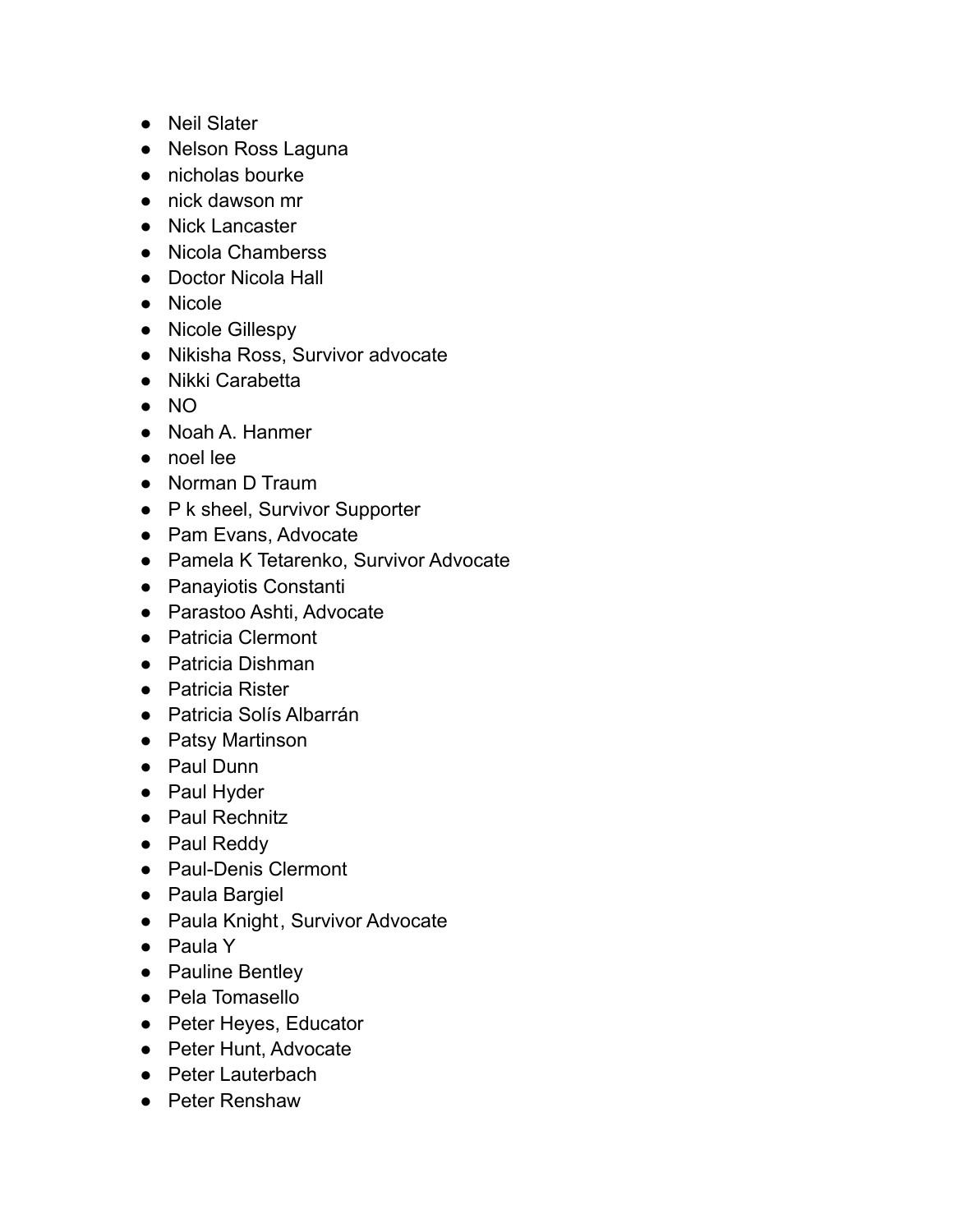- Peter Wilkins, Survivor Advocate
- Philip and Ross Luckham-Bulmer
- Philip Mansfield
- Phoebe Sheppard, Activist
- Piedad Fernández, Educator
- Pierce Delahunt
- Poras Patel
- Querido Galdo
- R tippens
- $\bullet$  RW
- Rachael Sharples
- Rachel Adams
- Rachel Frances Watson, Teacher
- Rachel Keyte, Survivor ally
- Rachel Steele
- Rae Stabler, Survivor Supporter
- Raj Kumar Kapoor
- Ramona Danet
- Randy Roy
- Raul de Sousa
- Ray Corness, Survivor Advocate
- Raymond Deans
- Raymond Mathiesen
- Raziya Mohamedali
- Rebecca
- Rebecca Painter
- Reginald Williams, Human Rights Organizer
- Reguel Steinbock, Survivor advocate
- Rejane Andrighetti, Writer, Translator and Kabbalist
- Renee Reynolds
- Reto Jonasch
- Reverend Susannah Ellis
- Ricardo Gonçalves, Survivor Advocate
- Richard Bartkowicz
- RICHARD GREENLAND
- Richard Hayward, Survivor Advocate
- Dr. Richard Smart
- Rita Leão, Survivor Advocate
- RJohn Carter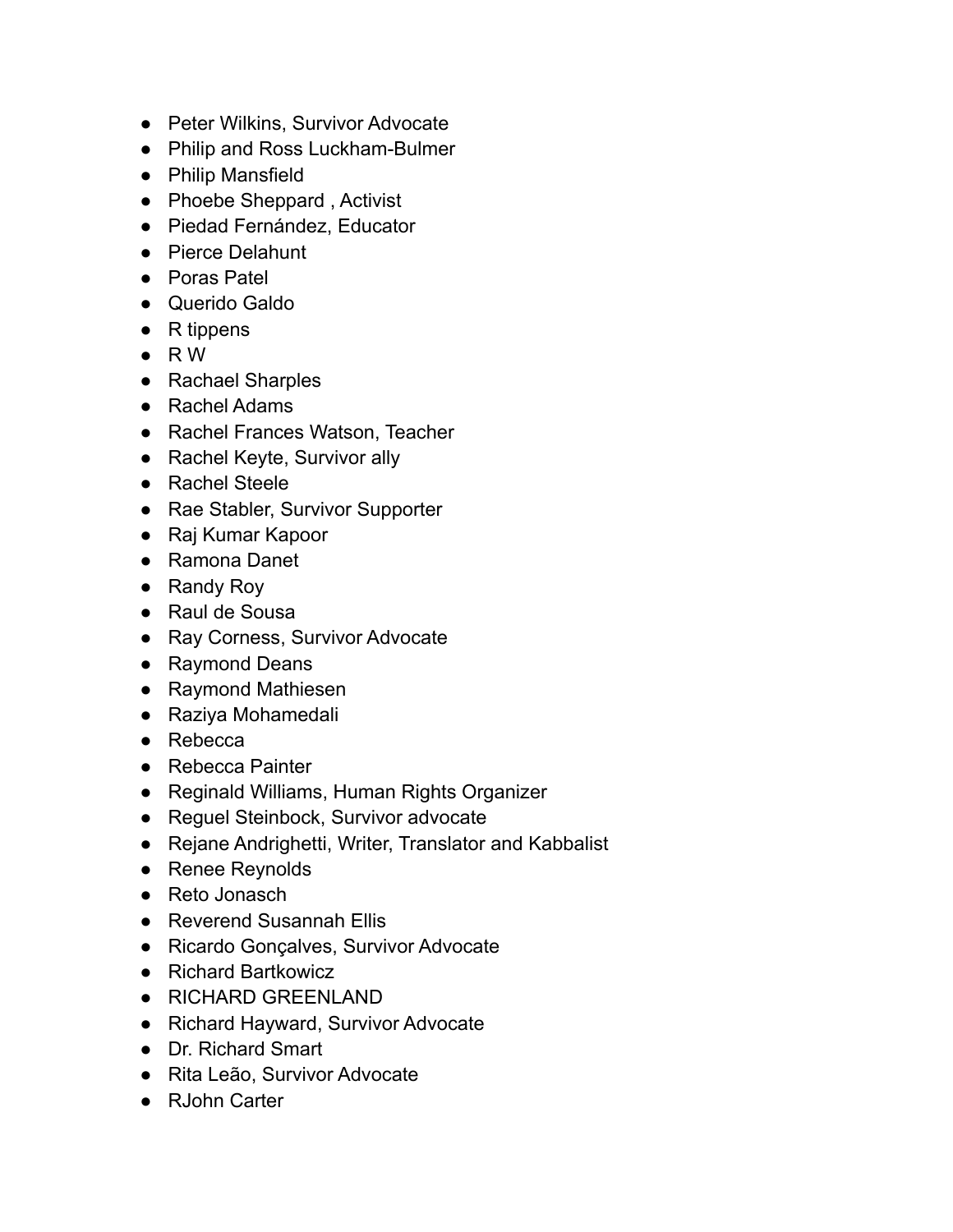- rob wesley
- Robert Clarksen
- ROBERT JONES
- Robert Ortiz, Social/Community Activist
- Robert V Poignant Jr
- Roberta Spigaroli
- Robin A
- Robin Bowen
- Robin Hunter
- Robin J Terry
- Roddy Moore, Survivor Advocate
- Roderich Heier
- Rodger Richards, Survivor Advocate
- Roland Pargeter, Survivor Advocate
- Ron Tonkin
- Rondi Saslow
- Rose M. Riker, Survivor Advocate
- Roseanne Gough
- Rosemary Haas, Survivor Advocate
- Rosemary Hopkins
- Rosli Omar, survivor advocate
- Ross D Copeland
- Rossella Pesaresi
- Rui Oliveira, Survivor advocate
- Rui Ribeiro
- Russ Ziegler
- Ryan Selda, Survivor Advocate
- S, Survivor advocate
- S Mama
- S Soni, Advocate
- S.G.K
- Saadia Khan
- sabrina joye
- Safiya Warburton
- Sally Burley
- Sally Tipper
- Sallyann Griffin
- Samuel Pereira, Survivor Advocate
- Sandi J Collins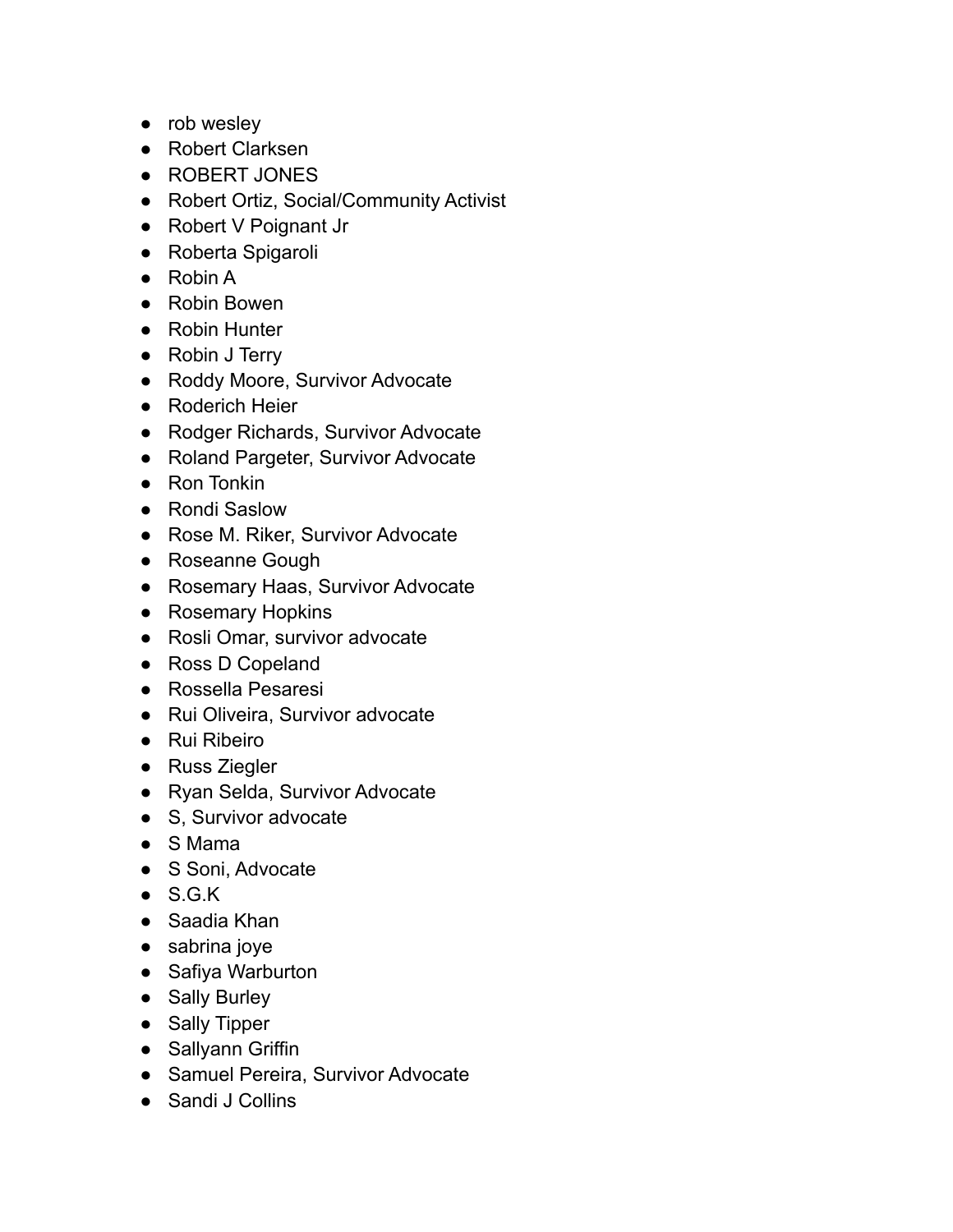- Sandra Dunoon
- Sandra Frangoulis, Survivor Advocate
- Sandra M Tasca Nunes
- Sandra Martha Dolinsky, Survivor advocate
- Sangeetha N
- Sara Esther González Fernández
- Sara Fernandez
- Sara Hopkins
- Sara Keesling
- sara particco
- Sara Valade
- sarah m apfel
- Sarah O'Connor, Leopards For Peace
- Sarah Perrigo, International law academic
- Scott Survivor, Advocate
- Scott Barlow
- Scott Gorn
- Sebastian
- Shannon Lee, Survivor Advocate
- Shanti
- Sharon Mugford
- Sharon Goel
- SHARON GUNDERSON, retired registered nurse
- Sharon McMenamin
- Sheena Woodcraft, Survivor Advocate
- Sheila Addison
- Sheila Foreman
- Sidney Mitchell, Survivor Advocate
- Sílvia Faria, survivor advocate
- Simon Hughes, Survivor Advocate
- Sofija Grebenarović, Survivor helper
- Sol Morales
- Stefan
- Stefano Carlucci
- Stephanie Meacham, Advocate for survivors
- Stephanie Reason
- Stephanie Trasoff
- Stephen O'Neale
- Stephen Olive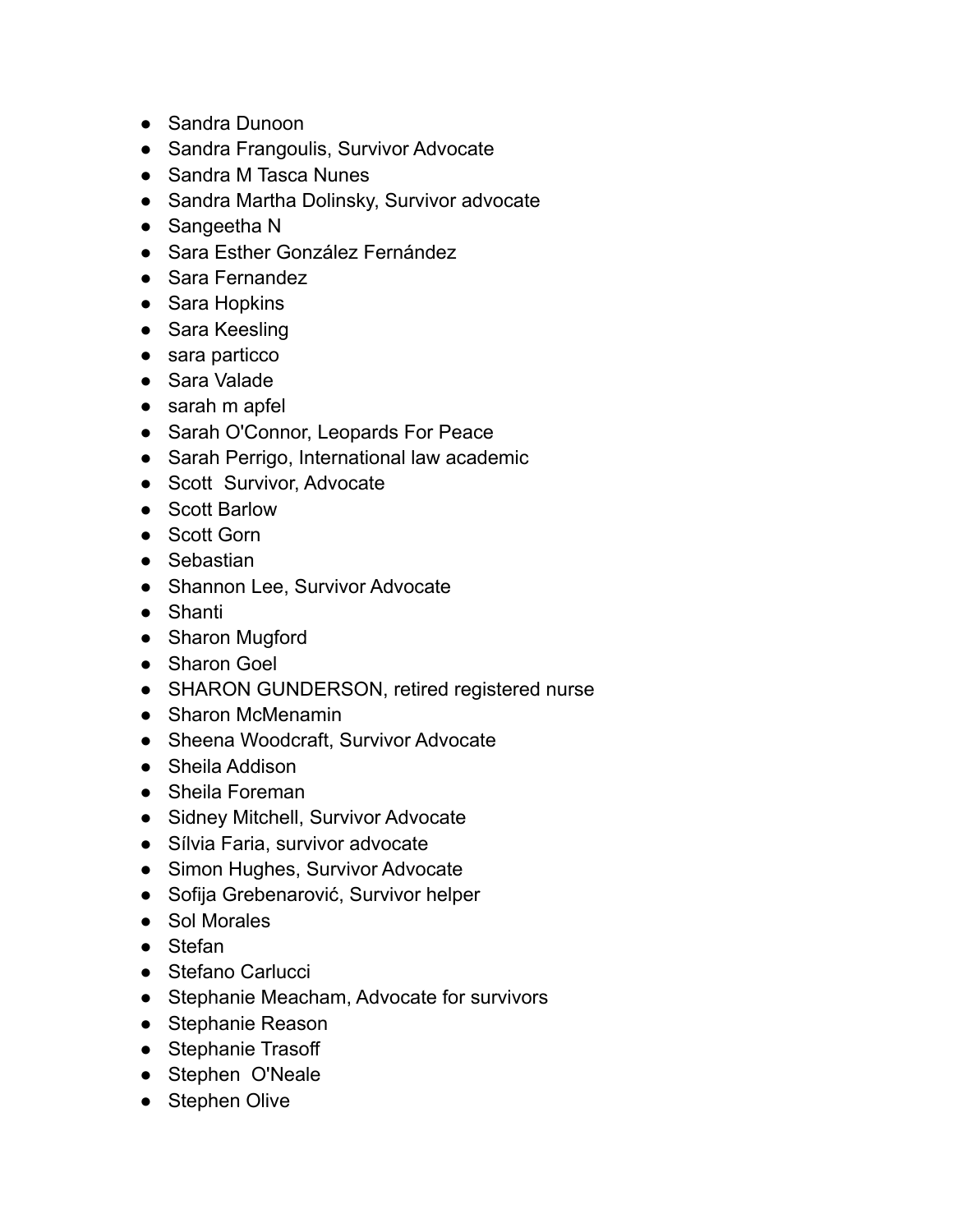- Stephen Porter
- Steve Jeanes
- Steven F Lamers
- Stuart mr
- Sue Horwood, Survivor Advocate
- Sue Jagger
- Sukhy Chohan, Ex-Law Enforcement
- Susan
- Susan Blain
- Susan Burbridge
- susan buss
- Susan Courtney
- Susan Francis
- Susan Hipkiss
- Susan Joachim, Survivor Advocate
- Susan Jordan, Advocate
- Susan Lob, Founder, Voices of Women Organizing Project
- Susan Vandenassem
- Susanna Vassallo
- Susie Clarke
- $\bullet$  Suz
- Suzanne M.
- Sydney Dunlap, Anti-trafficking advocate
- Sylwia Magon
- T. Jörg
- Tamsin Mc Cormick
- Tania J Malven
- Tara Lemin
- Tays
- Taz Butler
- Teije Wijnterp
- Teresa
- Terrence Conroy, Survivor Advocate
- Terry Survivor, Advocate
- Terry Buchan, Survivor supporter
- terry kesby
- Theresa Lange
- Thiago Winterstein
- Thomas Albert Delegal, Survivor Advocate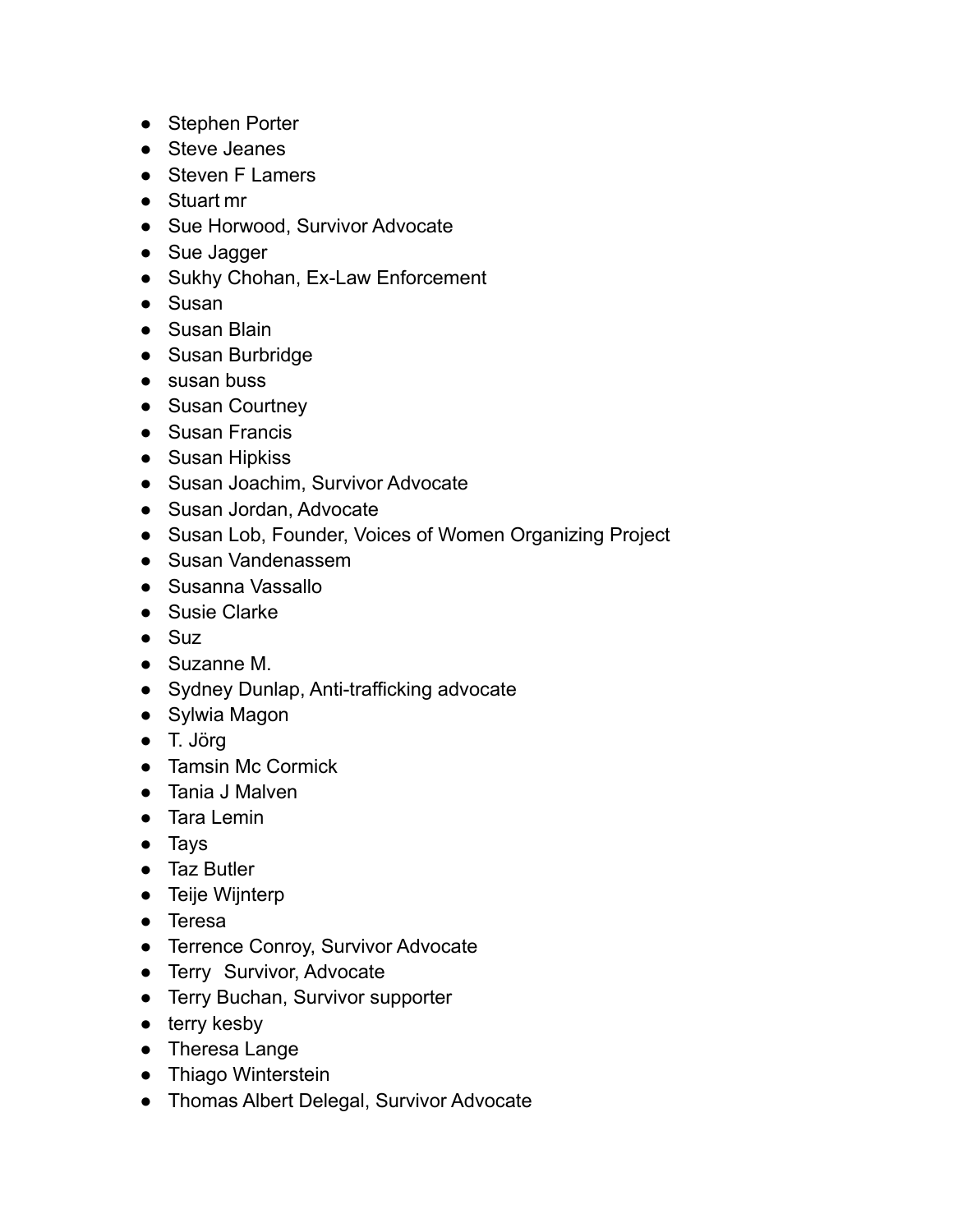- Thomas Askjellerud
- Thomas Deshayes, Consultant
- Thomas Hernandez
- Thomas J Littelmann, Survivor Advocate
- Tim Beecher
- Tim Stokes
- Timothy A. Spong, Survivor Advocate
- Timothy I Mullen
- Tiziana Barton
- Tobi Owootomo, Survivor advocate
- Todd McKenney
- Tom Gledhill
- Tony Reeves
- Tony Schnitzlein
- tony wilson
- Tracy Rhodes
- Trevor Ash, Survivor Advocate
- Tristin Pollet, Survivor Advocate
- Ubaldino
- Uma Balakrishnan, ABC Anti-Trafficking person & social mobilizer
- Dr. V Evan
- Dr. Vaishnavi
- Val Gaize
- Val Jones
- Vanessa Rodríguez
- Vania Terzopoulou
- Veronica Leeke
- Veronica Sadowsky
- Vex Hanson
- Victor de Saulo Dantas Torres, Lawyer and Human Rights Defender
- Victor Manriquez, Supporter
- Victoria Loprieno, supporter
- Vincent FitzGerald, Supporter
- Waltayr Dantas Filho
- Wanda Van-der-Zyden
- Wayne Sarjusingh
- Werner Martins Vieira
- William F P
- William Schoene